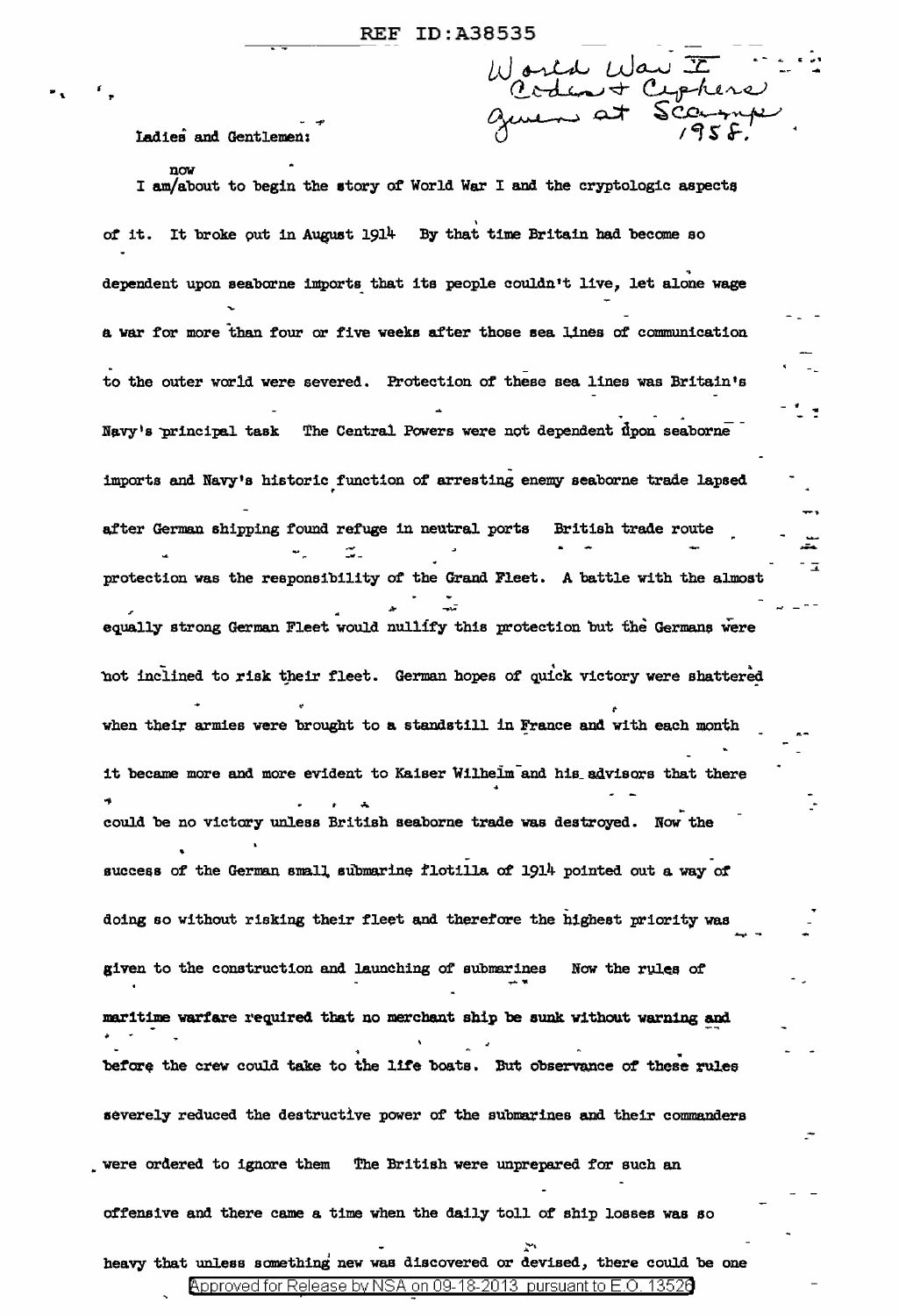$\cdot$   $\cdot$ 

and only one end to the war and that would be soon The scientists and shipbuilders and the sailors had their part to play and by tremendous exertion they • enabled the British to turn the corner but it was not until early 1918 that a mastery over the submarine fleet was gained During the first year of submarine warfare, the German Governiment respected the rights of neutrals but faced with the xx prospect of losing the war unless all imports to Britain were stopped, they made the fatat fateful decision--they ordered the submarines to sink at sight all ships encountered on the high seas In February 1917, they proclaimed that unrestricted submarine warfare would commence. Now the British expected the U S., already exasperated by activities of Gorman agents in America and by specious arguments by the German Government and excuses for sinking Amenican ships, the British felt that the United States would soon join the Allies but President Wilson was determined to keep out of' war and he tried most earnestly to keep neutrality, like Holland, like Denmark, like Republics Norway and the other countries The South American wexustate were not unsympathetic to Germany Spain was neutral but there was no lack of German  $\tilde{=}$ sympathizers in Spain British and German agents conducted their own private warfare on Spanish soil. The United States sympathies on the whole were with the Allies but there was alarge German-American population, powerful too and these had to be taken into account Even when British high-handed action every once in a while hurt their case, so the United States Government official position was very difficult President Wilsom came to the time when he was hesitating on the brink of war, reluctant to plunge into it, clinging painfully

-a-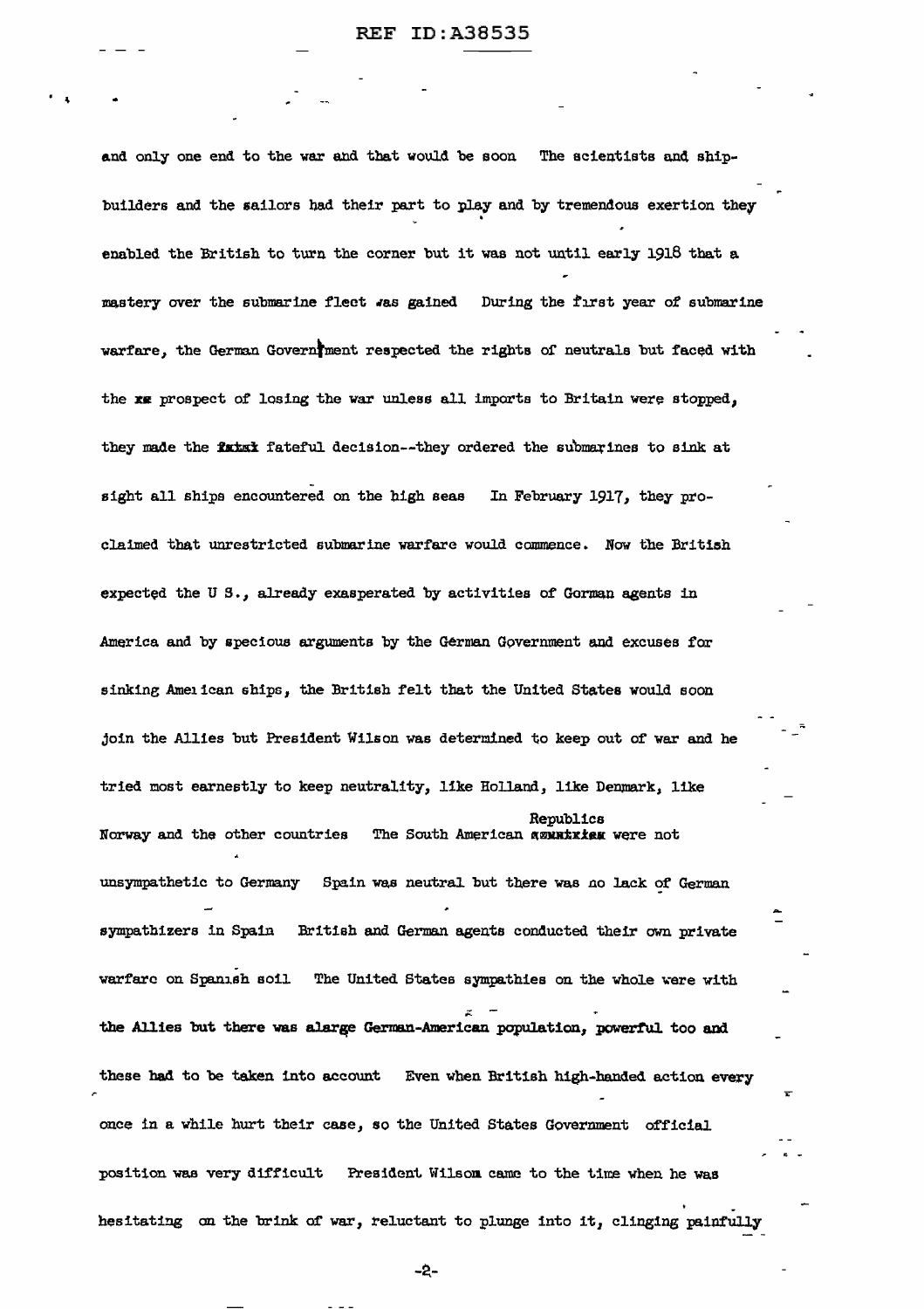to the idea of strict neutrality which seemed to be almost a part of his religion. You remember the slogan for the Democrats for the swoond term for the President-- he kept us out of war. His statement, you will remember, "there is such a thing as being too proud to fight". This didn't set too well with the American people. For a large part of the United States, for the middle West and the far West, Southwest, the war in Europe was 3,000 miles across the Atlantic. It might just as well have been on another planet. Then came a cryptanalytic episode which entirely changed the picture and it did it almost

overnight

The episode goes under the name "The Zimmermann Telegram". The interception and solution of this message by the British and the brilliant manner of its employment brought the United States into the war on the side of the Allies. Now I had decided to give a fairly detailed account of the Zimmermann Telegram episode and had ordered to be shipped out to SCAMP, the motion picture which you are about to hear tt is Walter Cronkhite's "You are There" and we are about to see a very well-done picture but just yesterday I received a letter from which I would like to read a few lines. I don't have time to request permission of its writer but I am sure my friend wouldn't object to my reading parts of his letter before this group. The letter is from Undr. A. G. Denniston who for a number of years before World War II was the head of the British cryptanalytic group and a short time after World War II began concentrated his attention upon the diplomatic, economic, political cyphers which were I few weeks ago I was in London and I took the time to go down encountered to the country and visit my old friend who has been retired for about a dozen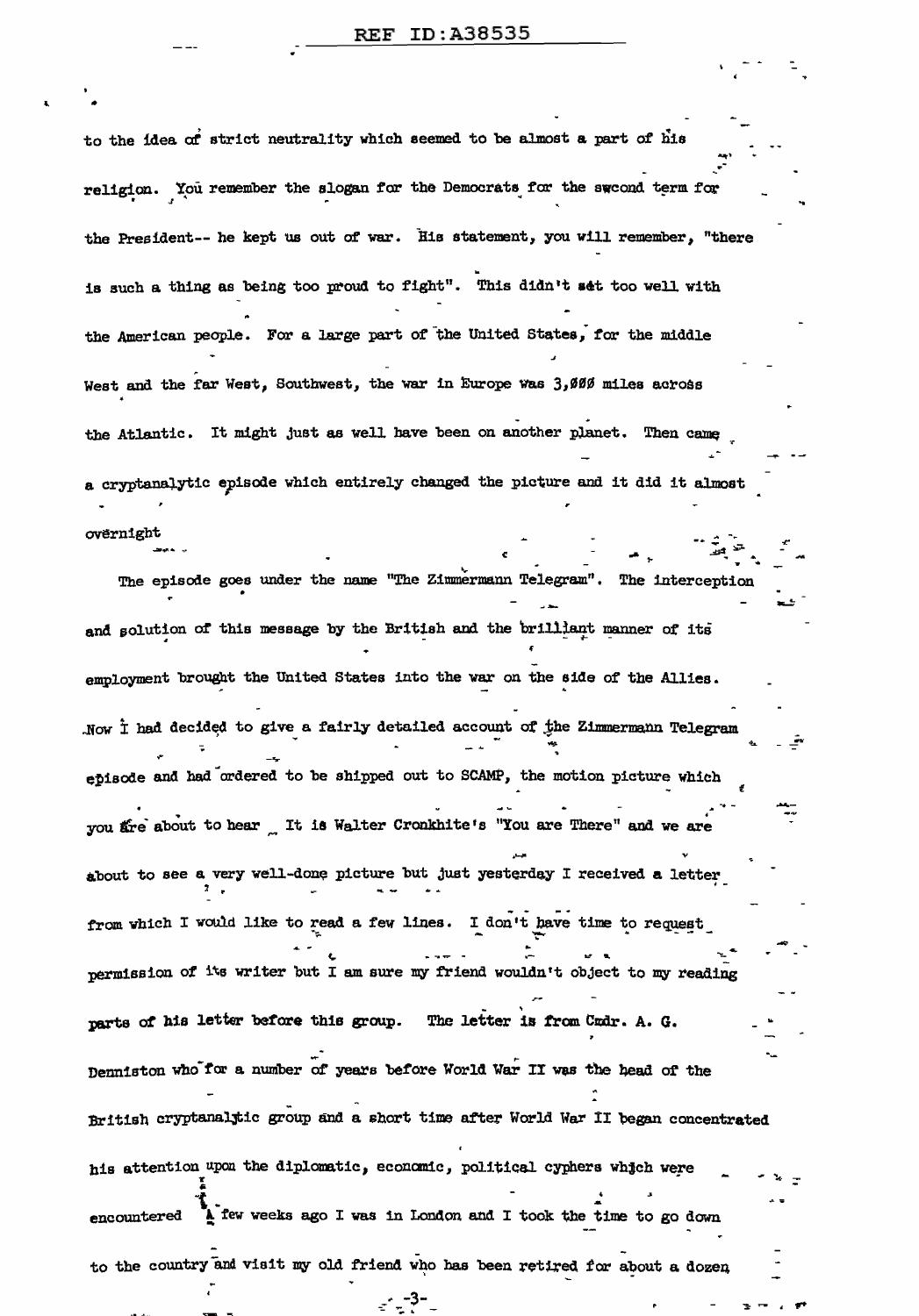I was very happy to do this I hope that when I get older and have to vears withdraw from active participation in this very interesting activity somebody will remember me and come around and talk over some interesting episodes. I wrote him a letter and note of thanks when I got home and my letter was dated the 26th of May and this letter in reply thereto is dated 19th of June.

"My dear Friedman. I found your letter of May 26th and its very interesting  $\frac{1}{2}$  thru enclosure, sent im Captain Currier, on my return from a visit to the North." which (What I sent him was a paper/I had written a number of years ago, before we became Allies with the British in this activity The paper dealt with the Zimmermann Telegram and certain questions were raised, the answers to which I needed some help in procuring I thought that Denniston could It turned out that the information in that paper/was told by the official custodians of the records and my friends at GCHQ, the contents of that paper, which by the way was written in collaboration with mux my late friend, Dr Charles J. Mendelsohn, who was Professor of Greek and German at the City College in New York, the contents of that paper according to them gave a more complete account of the Zimmermann Telegram from the cryptographic aspects than their own records But at any rate, I wanted Denniston's help I won't read anything more except I want to come to this place.)

"On the same day that you wrote your letter, the \$BC on sound radio broadcast a version of the Zimmermann Telegram giving very full and accurate details of 40 OB and the methods employed and even the names of the actual I am trying to find out who is responsible but I suspect Admiral performers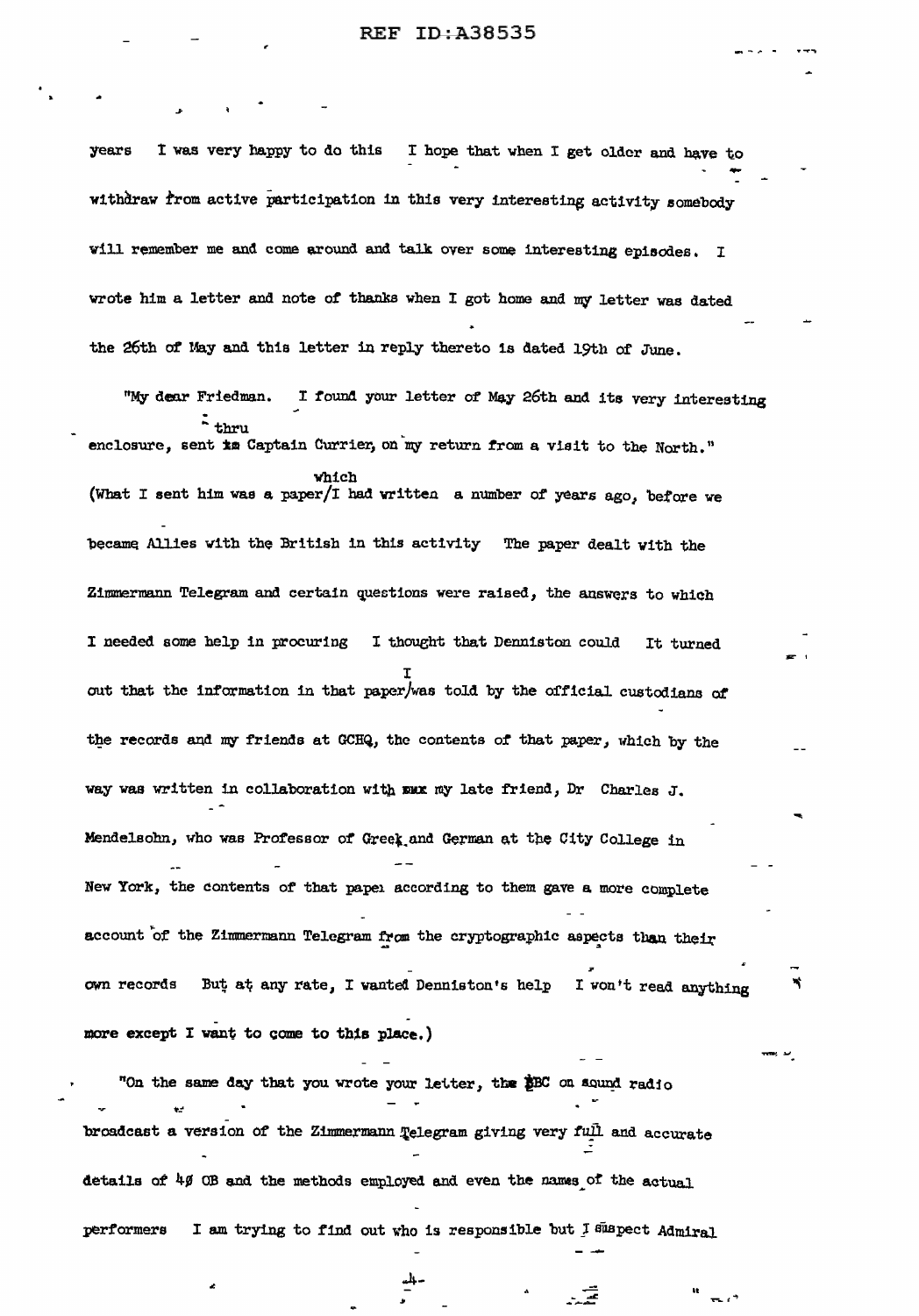James." So you see the Zimmermann Telegram, an episode which took place forty years ago is still a live subject.

•

Now I think we will start the film, we• 11 turn out the lights and we will listen to Walter Cronkhite's "You are There".

When the United States became one of the belligerents in World War I it entered into the war very illy equipped as far as cryptology is concerned. It had no organization whatever either for cryptography or for cryptanalysis. The Navy had a very small unit, called the Registered Publications Section and their job was to make the Naval codes which they did occasionally and revised them from time to time The Army had that wonderful piece of work, Telegraph the War Department/Code of 1915. There was in the United States a oftizen whose name was Fabyan. He had a title--Colonel, Kentucky variety. He was a very wealthy man and he had a lovely estate about 35 miles west of Chicago and he conducted a number of curious activities on this estate. I came there in June 1915, in the middle of my work in the graduate school at Cornell University. I was trained as a geneticist. When I came I found on the place a division or department devoted to the atud;y *ot* acoustics, nothing mucb was known about ಭಾಗದ acoustics in those days but Colonel Fabyan had gotten in touch with Professor Wallace Sabin of Harvard University who was the leading expert in the acoustics field in this country and Dr Sabin began to suggest certain things that Colonel Fabyan might do in the way of study of acoustics and he actually designed a *§A&1* building which was started and about one-fourth completed when Dr. **Reference** 

~-5-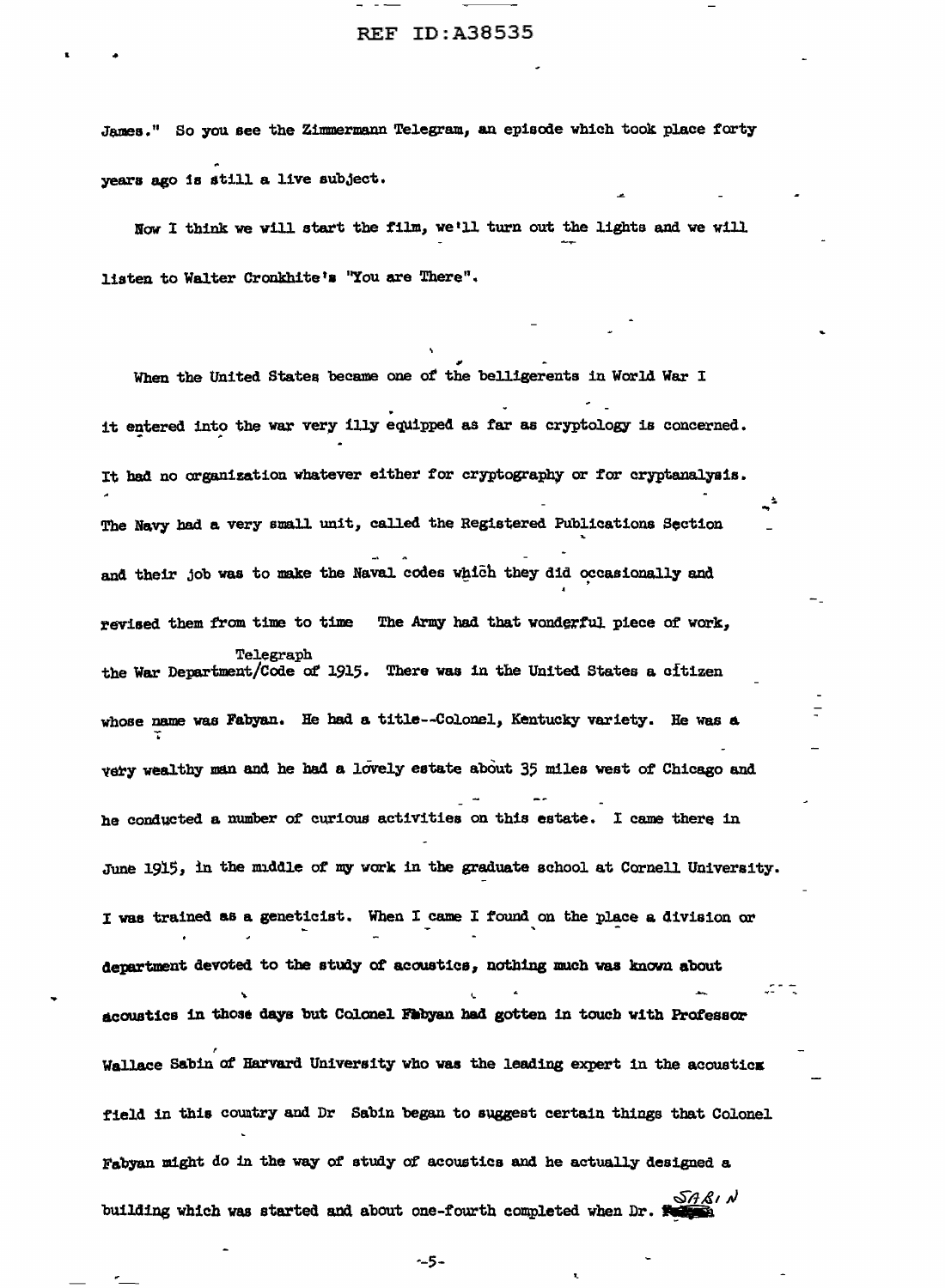There was another division or department on the place besides my own, died if you wish to call it that, devoted to the attempt to prove by means of cryptography that the works the world generally attributes to William Shakespeare are written by Francis Bacon and the attempt was underway with a number of young students under the leadership of a woman whose name was Elizabeth Wells Gallup. Riverbank Laboratories, or Riverbank, was a good distance from Chicago and in those days there weren't many young fellows who had sporty cars and I stuck pretty close to home and having an inquiring mind I wanted to know what was going on in the cipher department and besides a rather attractive young woman had come to join that organization about a year after I had started my genetics work From a casual interest in cryptography I care to have a deeper fin interest as Colonel Fabyan was a shrewd and farsighted man came to believe that the United States would be drawn into the war sooner or later and that it would be a good thing if there were some people skilled in military cryptography. He suggested that I do some studying. I looked for texts, there was very little available certainly none in this small town of Geneva and the city of Chicago had little to offer I didn't realize at the time that there wasn't very much but at any rate I began studying with a manual that had been produced by the Army Signal School which was then at Fort leavenworth and from the very small beginning grew an organization which was able to fill in the gap until the government could establish a real organization to deal with cryptology Now the first slide I want to show is one of, I think of, George Fabyan.

-6-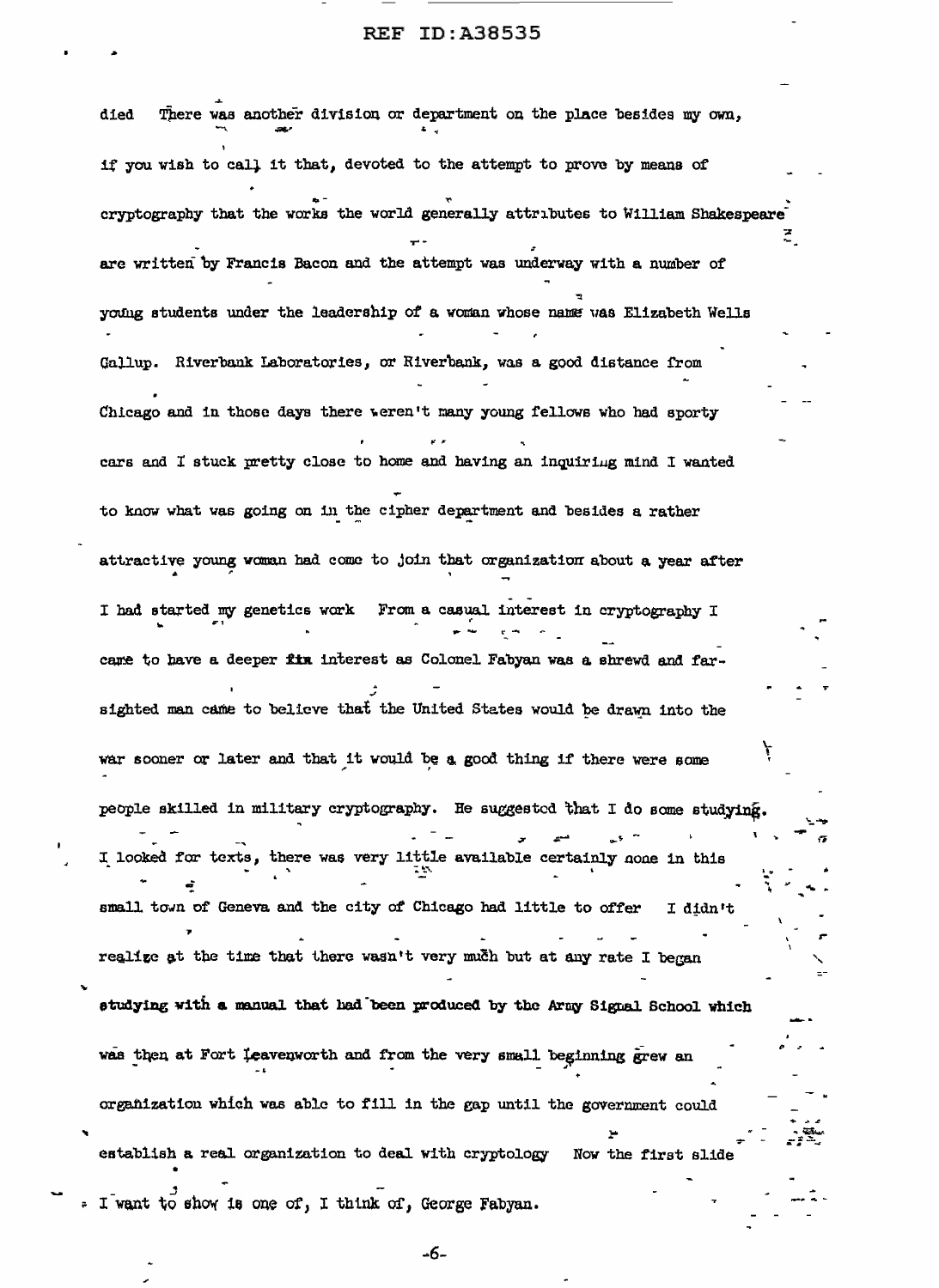Colonel. George Fabyan sitting in what we called the "hell chair". It is suspended you see on chains and and which the chains were attached and when you were called upon the carpet you had to stand in front of him and he slowly swung back and forth and you caught hell!

There is that War Department Telegraph Code of 1915 and soon after our entry into the war, our British Ally gentlyinformed the Military Intelligence Division of the War Department General Staff that its code was not safe. I think you can see the implications of that statement and I certainly wouldn't deny myself the benefit of reading the code of an Ally to be and I believe that they probably were reading a certain amount of Army traffic. There was somebody else who had very little confidence in the codes of the United States Government--President Wilson. There is a message which he was getting off in his own handwriting. Mrs. Wilson was his cryptographic expert--she put the message up in a special code. Where there was no word in the code or phrase and a name had to be given those words were left as they are That is the way the message was finally sent out from the White House to the Department of State for transmission and

whether the message was super-encoded by State Department code, I don't remember at this time.

Some shorthand written by President Wilson--a memorandum for himself which typed he then **sexatsled** out and you will see that it's in a code made up not of groups of' numbers or letters but a word ccde--the old-fashioned type. Someday I am going to try to find that code. I think it would be a good souvenir to have And the plain text of that shorthand note is down here. Now I said that

 $\sim$  -7-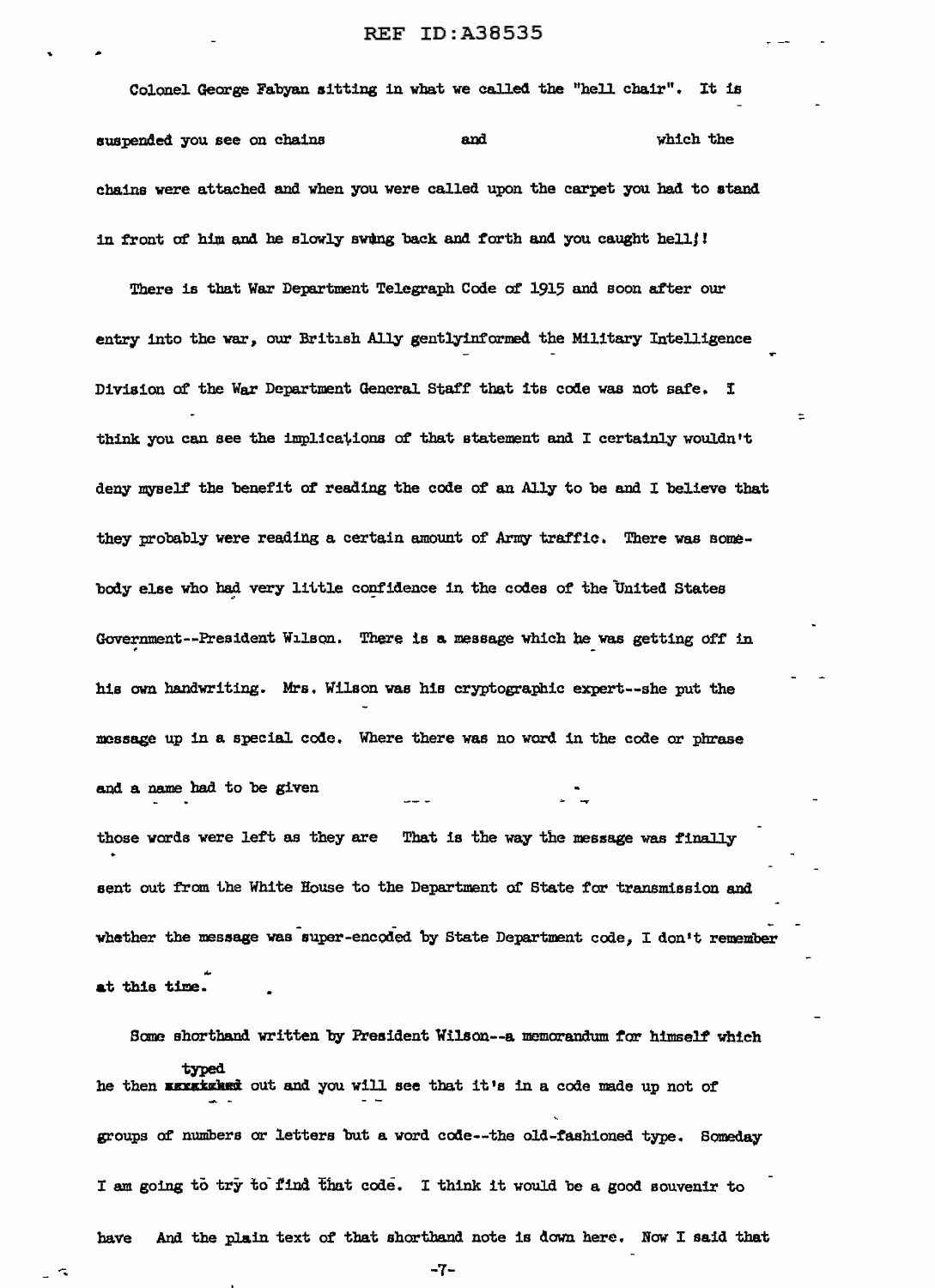we began studying, I say "we" because it was not only myself but by that time Elizebeth Smith had become Mrs 'Friedman and we studied together and the manual that we had was the manual for the solution of military ciphers--this is it and this is the very copy that she used--her own copy That had been written by Parker Hitt, then a Captain of the Infantry, but stationed at Leavenworth, the Signal School for a brief period and it was a good manual, very succinct and I learnt the basic principles. Co1one1 Hitt became the Chief Signal Officer of the ADF and did a fine job and after, shortly after, the end of World War I retired I believe he is still living

We also studied a manual, a little brochure

# Question·

Yes, an advanced problem. The problem was the PLAYFAIR cypher--the cypher which I think anyone of you could solve now with one hand tied behind you in twenty minutes but in those days it was considered quite a feat. As a matter of fact the PIAYFAIR cipher was the field cipher used by the British in World War I and to a certain degree by our own field forces This is the picture of Mauborgne, the author of that treatise He later became Chief Signal  $&$  (fice1 He took a deep interest in cryptography I suppose that my continuance in the cryptologic field I owe to him. We studied ciphers and since there was no department in the government that was devoted to that sort at business, Colonel Fabyan got in touch with the authorities in Washington and pretty soon we were being given messages to solve The messages were mostly those that were surreptiously obtained by the Department of Justice

-8-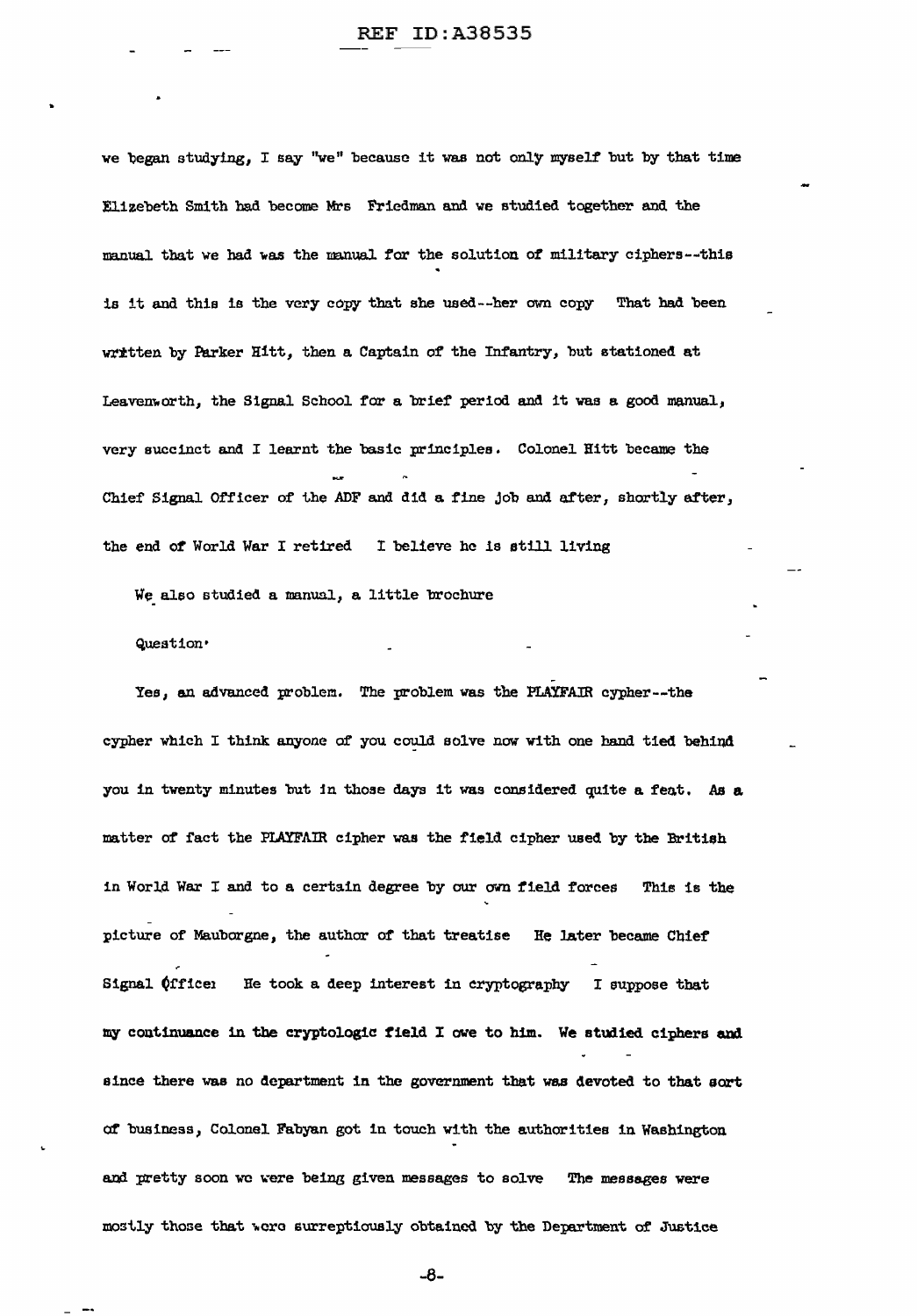.,.

passing between potnts in the United States including Washington and Mexico. If you will remember in those days, 1915, 1916 we were in continual difficulty with our Southern neighbor so it was necessary to know as much as possible what was going on and we got these measages and had good tortune--we were able to read everything that the Mcxican Government sent--the ciphers were not very complex We also taught classes in cryptography to the classes of officers sent out by the Adjutant General, few from Navy, when the govermnent began to see that it was necessary to do some training in this field It was while • we were studying ciphers there that I bad my first contact with Francis Bacon's bi-literary alphabet, bi-literal cipher, so called and there is the alphabet and this I believe, gentlemen, is one of the very earliest examples of binary code By means of that alphabet you could indicate thoughts, sentences, so on, very simply This is an example, a fantastic picture of a castle Some of the bricks are shaded, some are plain and if you start in at the upper most tier of bricks, assign them to a or b according to that binary system, your me.saage that is spelled out is the following It was prepared by a physician friend of Colonel Fabyans "My business is to write prescriptions and then to sec my deex doses taken but now I find I spend my<sup>-</sup> time endeavoring to out-Bacon Bacon." Many years later, desirous of giving a \*<br>The emerical management packet. Many years reachpicturesque example of Bacon's bi-literal cipher in one of *my* Army texts, but thinking that a pixnix picture of a holy castle of this sort might not set well with the authorities, I hod to put in a different type of cipher and tv!f *1e.* If there it is. You will note the footnote/calls attention to the fact that ?.i\_- -

-9-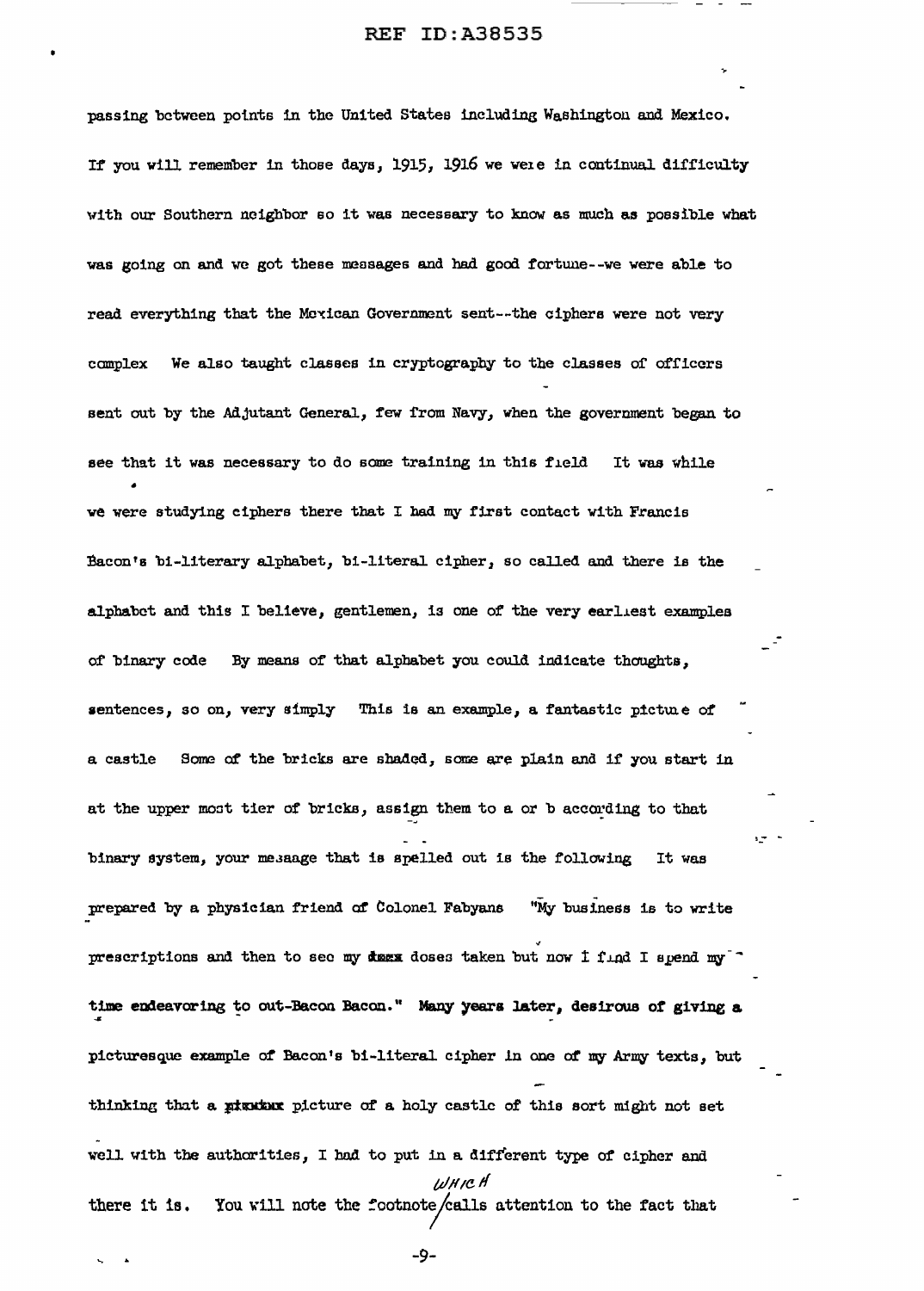there is a cipher in that paragraph Even so, the number of students who have found the secret message is very low If there had been no footnote, I don't ~ ~ think it would ever, have been found Anybody want to try to find it now?

•

Well, we built up a cryptanalytic organization and we did a job that had to be done until the government did organize its facilities, mainly, under the Military Intelligence Division of the War Department General Staff 'The Navy did not go in for cryptanalysie at that time. We were called in occasionally to help out and this slide will give an example of the type of letter which occasionally was sent to us by the Department of Justice This was one page *ot* a seven-page letter sent by a Hindu in New York City 'Who was reporting to his superior in Geneva, Switzerland The Hindus, financed by the Germans, were trying to stir up a reballion in India The purpose being to cause enough of a disturbance so that the British would have to withdraw troops from the Western Front and send them to India The Hindus in this country were buying arms and ammunition and trying to ship them to India. The Since the United States was neutral, this could not be allowed and when the British turned over these messages, how they got them I do not know--I suppose they had their own secret agents, we were asked to take a look and this particular letter was soived in its entirety You wili notice tbat it's a page line and letter in the line system. The reason that we were able to solve it was that this Hindu was a lazy fellow and instead of jumping all over the book, he took sequent letters in many cases and he used the same page and sometimes the same line for a good many different spellings so that with the

... 11- . .

I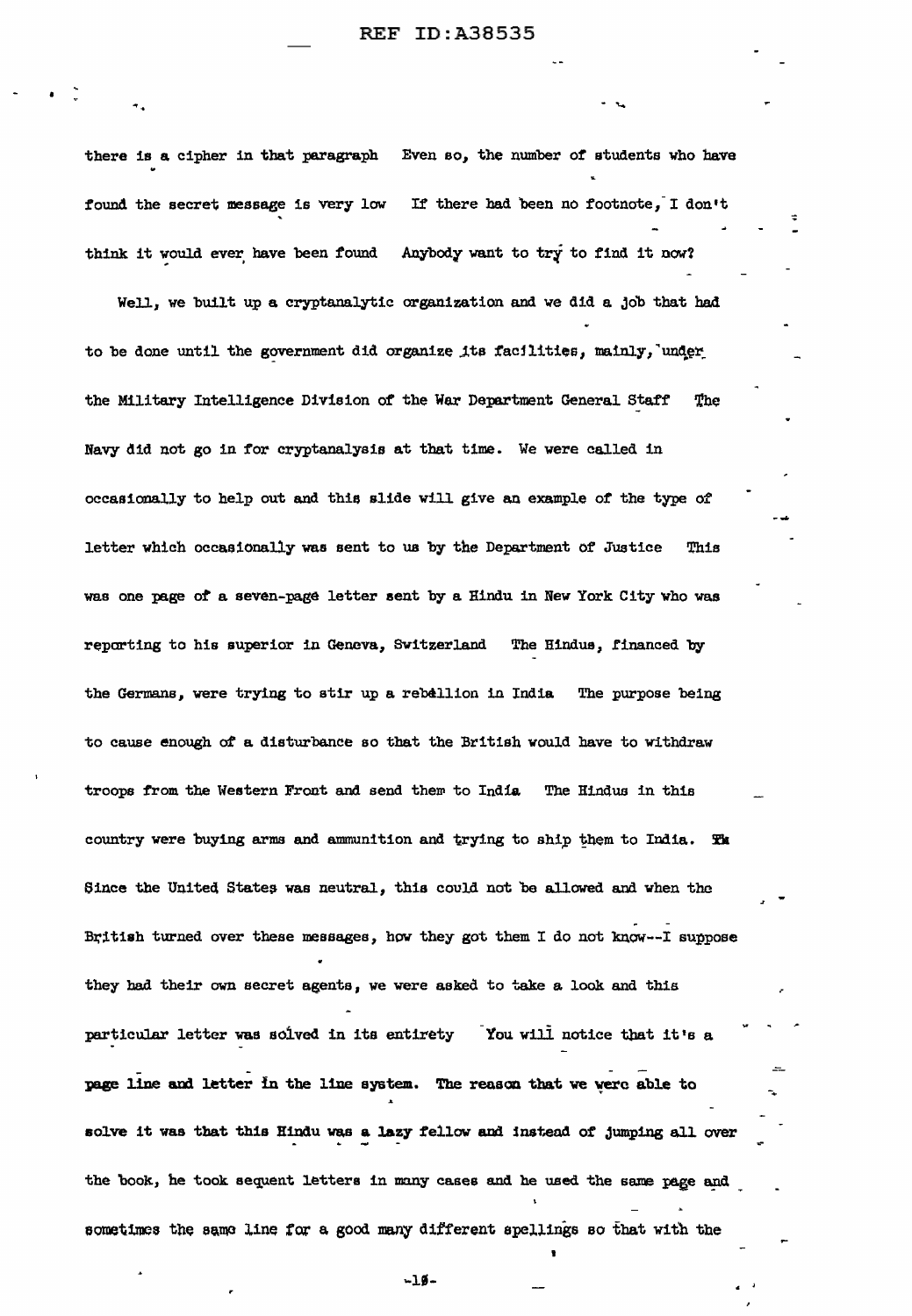.<br>.. قلي

•

plain language interspersed you would get a clue, some idea, as to what ... might be in here. This might be a *name,* you see Well my assuming names and words between the places where there was plain language, we could begin to reconstruct the book from which the key letters came . For example, there was a place in the text where it said fitted in right by it you will see if you replace these letters - you can build up words in that text. This gave some idea as to the nature *ot* the book, ' It dealt with pis political economy or history of Germany and I found the book .... - It was Price Colliers' Germany in the Germana. The Hindushad two other systems. This is one of them, one *or* the two other ones It was a monoalphabet sort of thing  $key$  numbers of the key word lamp. ..... *.,J*  They had a trial in Chicago of these Hindus and they were found guilty and then they had a bigger trial in San Francisco and there were about  $1/2$  or  $1/3$  Hindus on trial simultaneously. I went out as government expert to testify on some of these mesaages and the trial wound up in a very dramatic fashion. These Hindus were quartered in a hotel and everyday before they were led into the courtroom they were searched for weapons • One day one Hindu managed to secret a gun and in the midst of the proceedings, he drew the gun and shot the Hindu who had turned State's evidence dead on the spot The idea being that this this dead Hindu I suppose was the one that gave away the key to the ciphers, you see. Whereupon the United States Marshal, who was a man about six feet three, standing in the rear of the court room drew his gun and shot over the heads of

-11-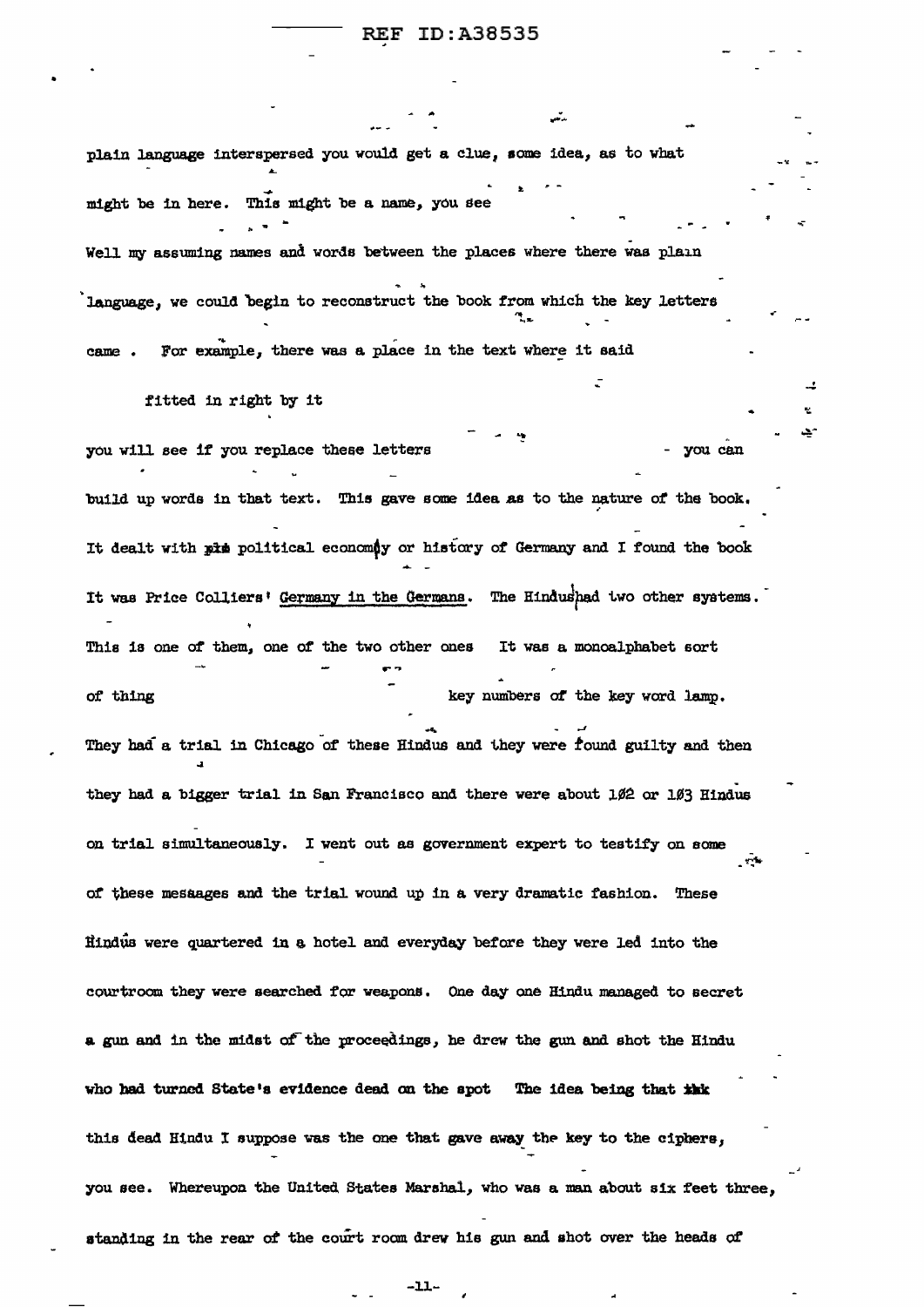the spectators and the second Hindu was dead and the whole business within one minute I was glad I was not in the line of fire. Now, in due course, the Military Intelligence Division buill<sub>t</sub> an organization around a young man whose picture is shown, Yardley, Herbert O. Yardley, a first Lieutenant at the time. Re had been a telegraph operator in the State Department and had taken an interest in cryptography and he knew more about ciphere, ! suppose, from what .. little he had done with the State Department codes than most other people in Washington so when they needed somebody, they commissioned Yardley and he began building the organization. I will have something to say about Yardley . a little later on

This picture shows, save for Yardley who was abroad at the time, the entire officer staff of the cryptologic division of the War Department General Btaf':t in World War I. Some of them attained positions *at* distinction. This gentleman max was already a distinguished man at the time--that's John Manly who was Head of the Department of English at the University of Chicago and this is David Stevens who became Read of the Humanities Division of' the Rockefeller Institution. And everyone of them was a scholar of some sort so one must see that at leas<sup>t</sup> and Yardley is his associates above him understood from the beginning that cryptologic work required a little bit more than the ordinary run of mine brains. Now **eome** *ot* the tbinga that Military Intelligence worked on I think should be mentioned Of course they had postal censorship and there is a picture post .. card and there is the back of the postcard with a message which is unintelligible-it is German but it is unintelligible. It was prepared by means of a grille which would 'be applied to the card on which you were going to do the writing.

-J.2-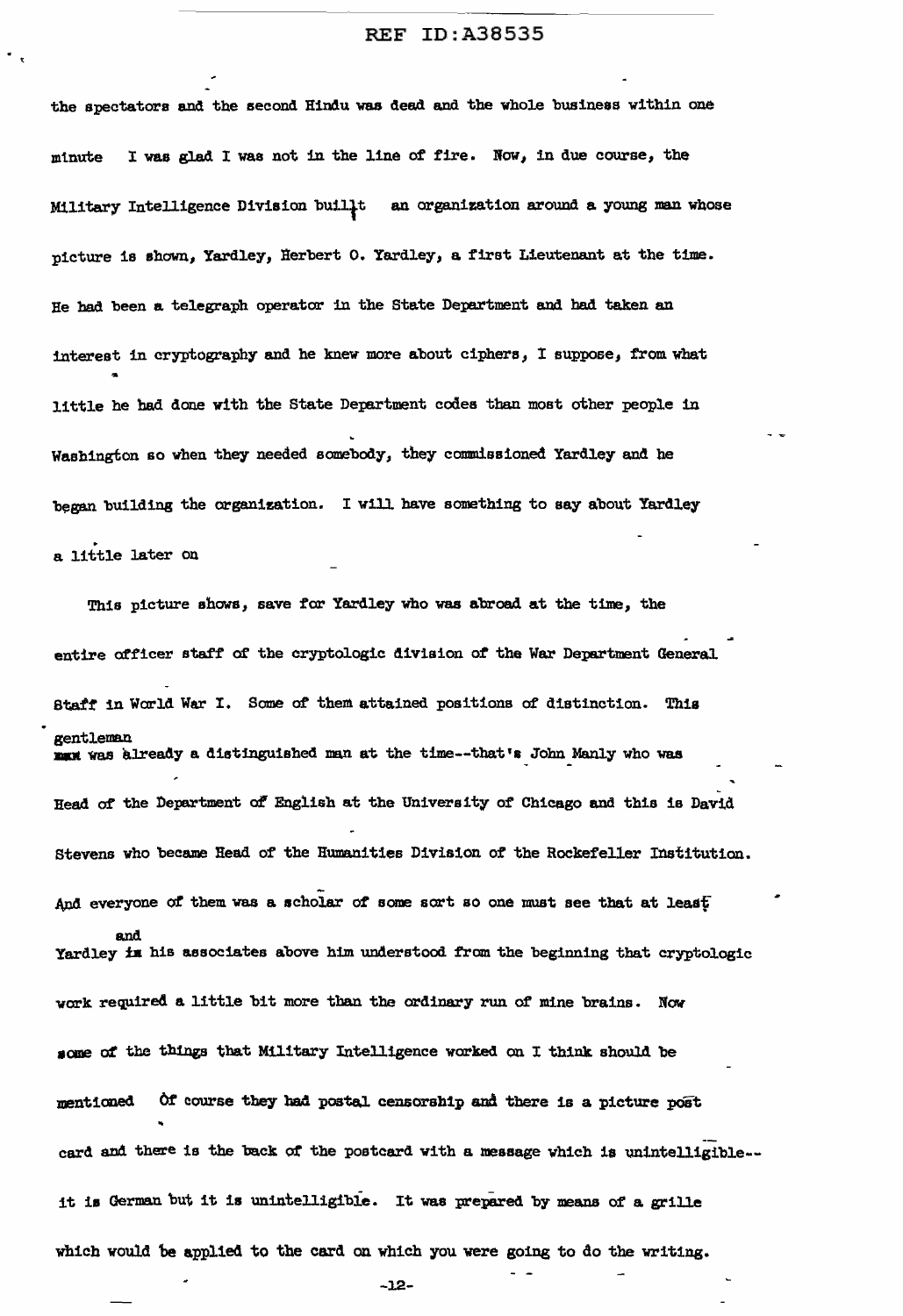• •

That's the front side of the grille. that's the back side so you had two positions--in all you had four positions a But from the first position you get the words: Lever, Charles **&id** so forth, you can read that in plain language So for the rest of the thing, you just put the words in as you apply the grille to the basic card on which you are writing There is one more position and then we are finished with that--a rather easy thing to reconstruct. Music--reaJ. music, the writing which you eee in between here is in secret ink. That was one of the methods the spies and secret agents used. The gentlemean who used this one was a German spy. He was caught in England and was sentenced to life imprisonment. Here is an example of phoney music, usually detected by any musicum and ishould modify that to say perhaps except/for those who are addicted to modern music. A very simple expedient, what we call a concealment system--every fourth word in this message is significant, the rest is padding. Another example, well, there is the text of that one. Another example. In this case every sixth word in lines containing an even number of words--in this case we have a message indicated by heavy shading of letters. This message in fact got by the ederman censors, you see the censors mark at the top. MI- $\dot{\theta}$  worked on sabotage messages, this doesn't happen to be one that they worked on themselves but I show it for its interest. This was solved by the British organization and if you read the text, you will see that they were, the Germans were bent on raising as much hell as they could by means of sabotage and some of you are old enough to remember a great disaster on the Eastern Seabord, the Black Tom explosion and the Kingsland fires where millions at dollars worth *ot* property damage was done to munitions

-l.3-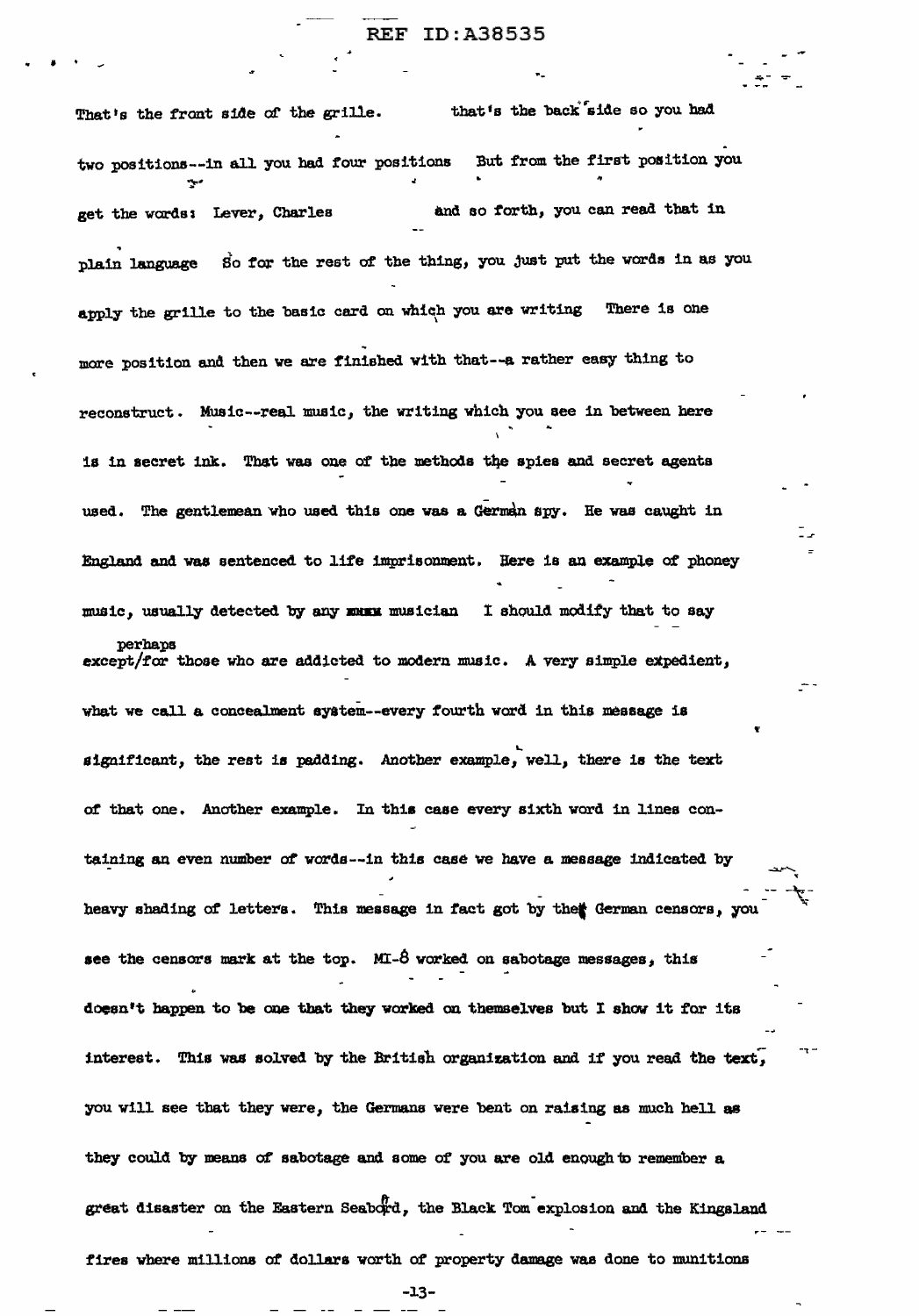going to England. The trial of certain suspects went on for years and the German-American Mixed Claims Division dealt with it for years and finally the German Government gave in and admitted that the things had been done by some of their agents.

That is the original German plaintext message of the previous one in cipher. I got that from German records after World War II. There is the second page with all the authenticating signatures. This was no fly-by-night action on the part of anybody, this was the German Government setting out the sabotage arrangements.

Next we have, that is a page from Blue Book magazine with secret ink writing that was a part of the testimony or exhibits in the Mixed Claims Commission study of the case.

I have here now a message which was found on the person of a man who was caught crossing the border from Mexico into Texas. That was a chap named, Paablo Viversky. The message was solved and there you see at the bottom how dangerous it is to be a spy and carry anything on you.

the bearer of this is the subject of the Empire as a Russian under the name of Paablo Viversky etc. He was tried by dourt martial, sentenced to death--the sentence was commuted to life imprisonment by President Wilson and the gentleman was out of the hoosegow in within a year.

### Question:

No it is not really a double transposition It's a queer kind of trans-

position which I think I will take up later

 $-14-$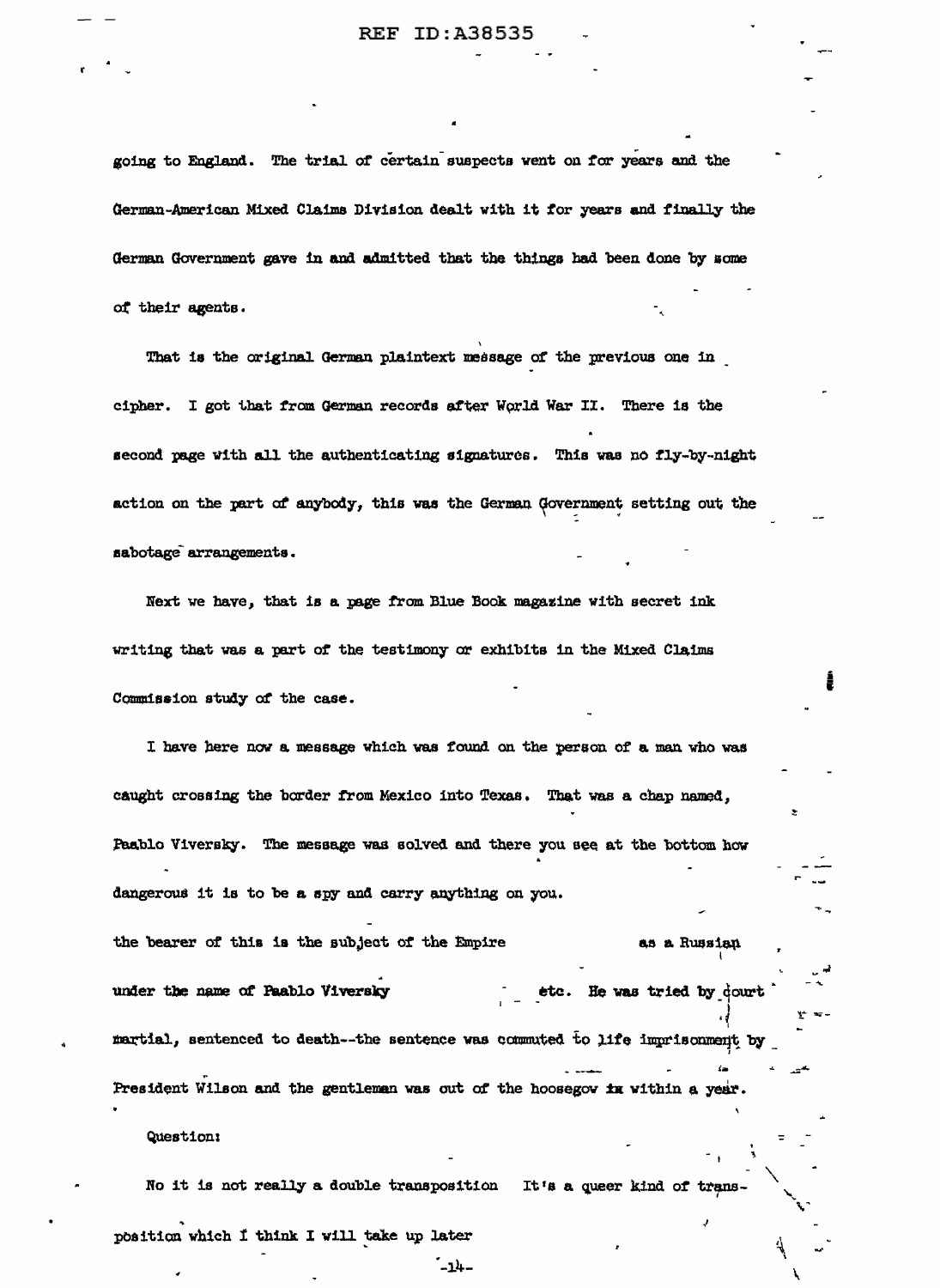Well, we continued to work at Riverbank on various messages that were sent to us but as the orpnization 1n Washington grev we were gradually being contracted and devoted our attention then more to running some of these instructional courses and this is a picture of one of those classes. This is the largest class we had. Colonel Fabyan paid for all the instructional work, the rooms and facilities at a hotel in Aurora adjacent to Geneva. This picture contains ciphers. It's binary alphabetic. You will see some of the officers are standing looking straightforward, some are looking one way or another so you have a binary system. This chap took me too literally by the way and is smack in the middle. There's myself, you see. But the message as you start off abaab abbaa, etc -- knowledge is power.

Question:<br>I don't know whether poux surfa I would consider him a garble but that. 1 picture was reproduced in an issue of Time magazine about 1956, summer of 1956, when the government was rather nice to me and some letters came into the editor obJecting to the f'act tbat there was one character misoing--one *ot* the five units, the last one was missing. Well if you had any sense at all, you. ' ,.. .. -;.~ vould know that you could fill that in. If you got knowledge is powe, you should know what the last letter is.

After this class was over, I was commissioned and went directly to France where I became a member of the German Code and Cipher Solving Section of the I Military Intelligence Staff. That is Colonel Mauborgne, who was my chief. kinds of Now at that time I learnt something about the/codes and ciphers in use by the Various belligerents. That is the cipher system used by the Russians. This is

-~I

....

 $\checkmark$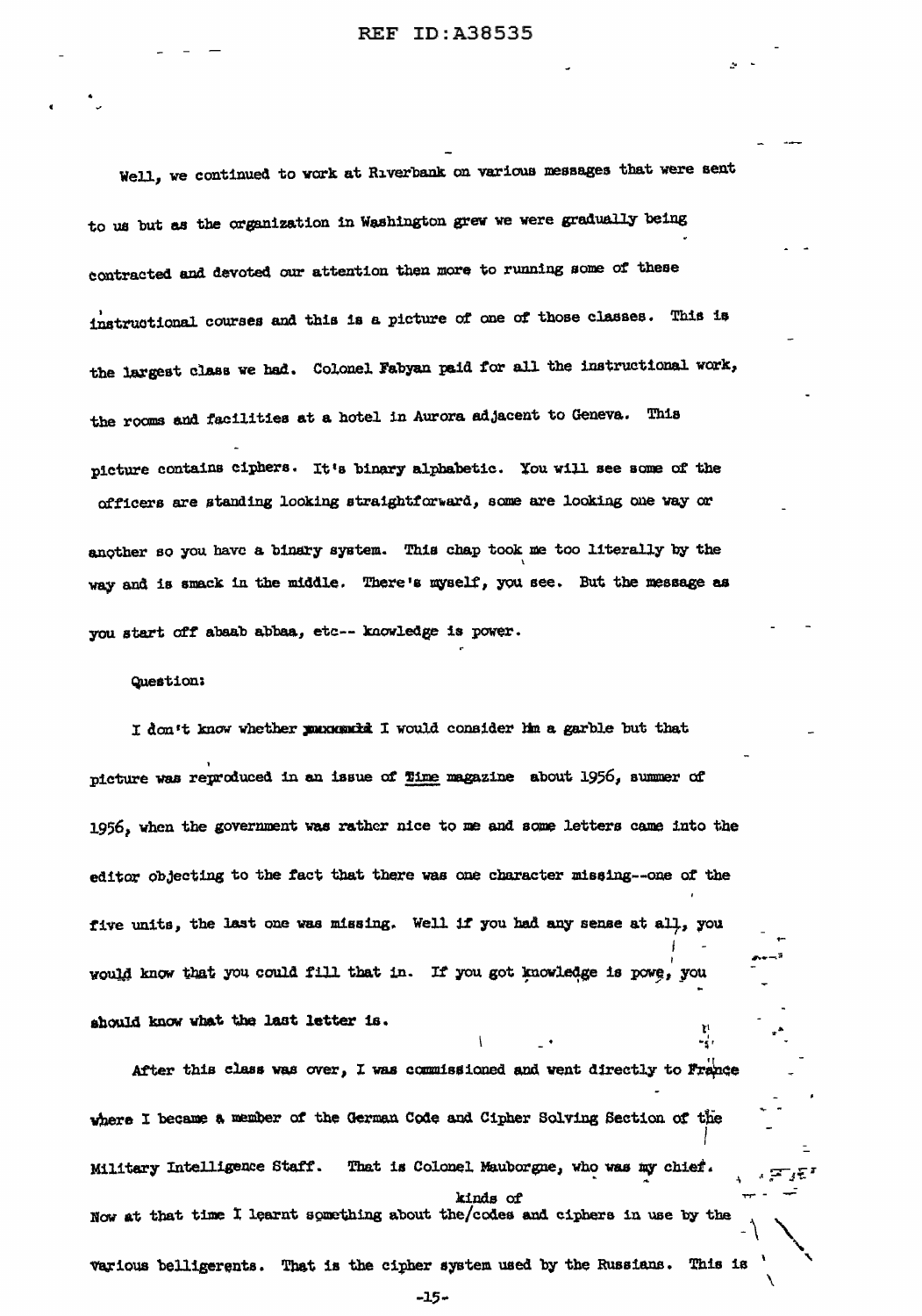A simple modification of the system It happens to have a key of  $2 - 4 - 6 - 8$  positions and there is the decipherment. They were very inept at it, by the way, and I could talk for a whole hour on the causes for the terrible deteat *ot* the Russians forces at Tannenberg and the collapse of the T Russian military effort because of their ineptitude in cryptography. They couldn't even use that simple system and many times they had to resort to plain language. It was easy for Ludendorf and Hiddenburg to make up their - operations based upon their knowledge *ot* where the Russian forces were.

- Arruy. Army.<br>This is a cipher system used by the French/ It is a tranposition with keying for the columns but with a little querk in it by diagonals--I won't take the time to go into that

This ia a cipher used by the Italians, a variation of the Viginere Square and this is the great German General. Staff' high-level cipher, Called the ADFGVX, because the cipher text was composed of those five letters, six letters at the latter part of the war, a matrix with the letters ADFGVX, coordinates, these in mixed arrangements, generally a keyword arrangement in here The plain text of your message requests etc, the substituted equivalents diagraphic, the substituted equivalents used now is again a diagram, transposition diagram with a key to determine the order which you take your letters out of the columns so here is the first message. You begin abaff and so on. The ADFGVX cipher for that period was a very secure system but we read 95% of all the messages that were transmitted. Thia cipher is susceptible *pt* solution in three ways.<sub>?</sub> First, if you have two messages which begin with the same

 $-16$ -

..

~ .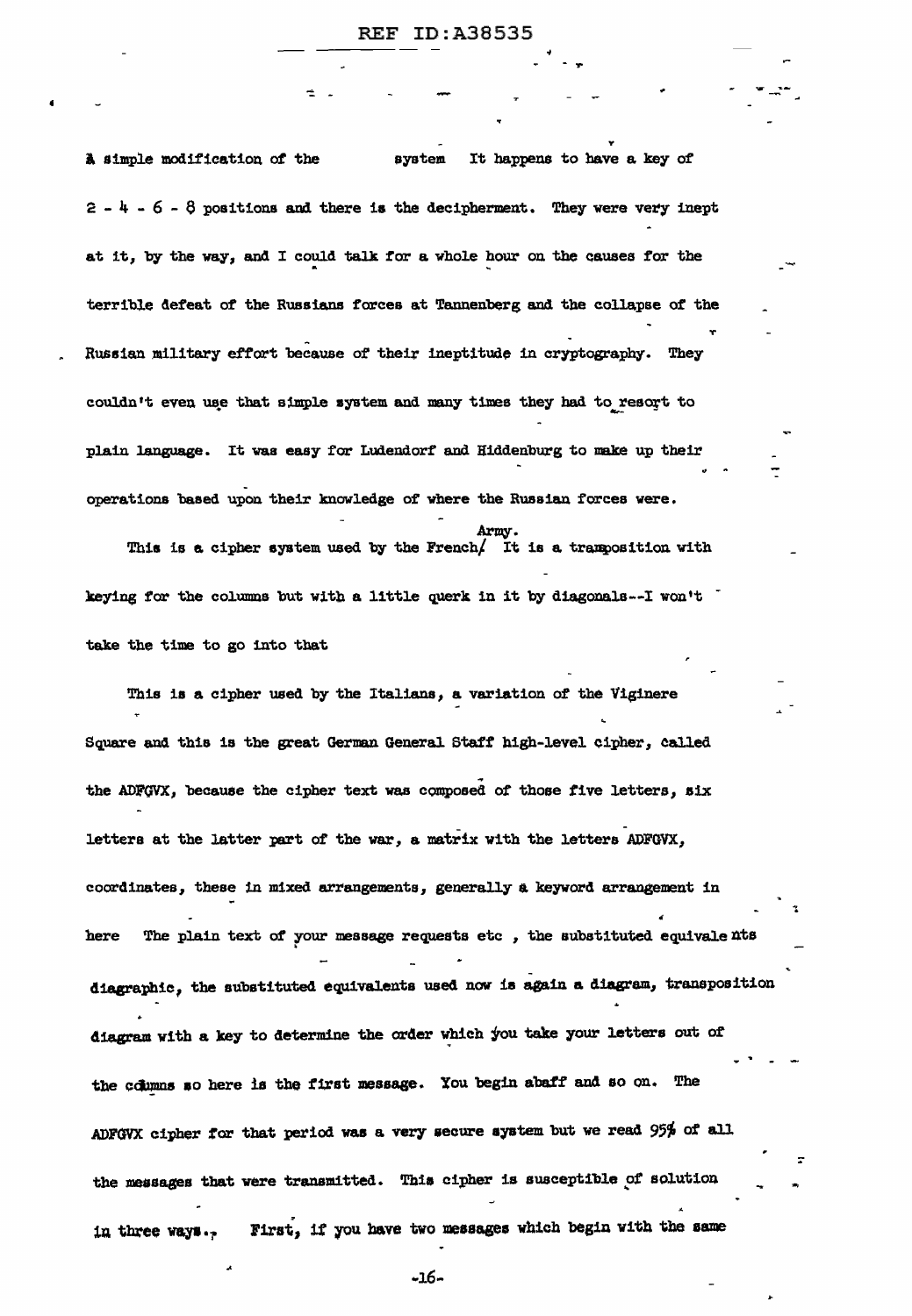words. Second, if you have two messages which end with the same words. Third, if you have a number of messages, which are of identical lengths. In those days we had not worked out a general solution but after the war when we had a little more time to devote to theoretical studies, a couple of my associates worked out a general solution and this cipher now would not be at all secure under heavy use. Incidentally, I might say that by following the ebb and flow of traffic in the ADFGVX cipher we gained a great deal of information because it was the high command cipher.

Next I show you the PLAYFAIR cipherwhich is composed of a matrix, 25 characters, 5 X 5, the letters I and J are considered the same and you take - 11 them by pairs. For example/you want to encipher EH, well they happen to be on the same line, you take the letters to the right HW. EX would be enciphered by the letters standing at the other diagonal, AU and so on. Incidentally that cipher goes by the name of PLAYFAIR, Lord Playfair, Leon Playfair is his name but it was actually invented by Sir Charles Wheatstone who tried to get it introduced into the Foreign Office but had no luck and he thought that maybe his friend Playfair would be able to impress the officials in the Foreign Office but he didn't have too much luck either but during World War I, the PLAYFAIR cipher was used.

Aucther system that was used was the double transposition. Perhaps later on I will give you an illustration of that.

We come now to code systems of World War I. I hardly have to tell you what a code is. You see there an example a page from a, a couple pages

 $\sum_{n=1}^{\infty}$  =17-

 $\mathcal{L} = \frac{1}{2} \sum_{i=1}^{n} \frac{1}{i} \sum_{i=1}^{n} \frac{1}{i} \sum_{i=1}^{n} \frac{1}{i} \sum_{i=1}^{n} \frac{1}{i} \sum_{i=1}^{n} \frac{1}{i} \sum_{i=1}^{n} \frac{1}{i} \sum_{i=1}^{n} \frac{1}{i} \sum_{i=1}^{n} \frac{1}{i} \sum_{i=1}^{n} \frac{1}{i} \sum_{i=1}^{n} \frac{1}{i} \sum_{i=1}^{n} \frac{1}{i} \sum_{i=1}^{n} \frac{1}{i} \sum$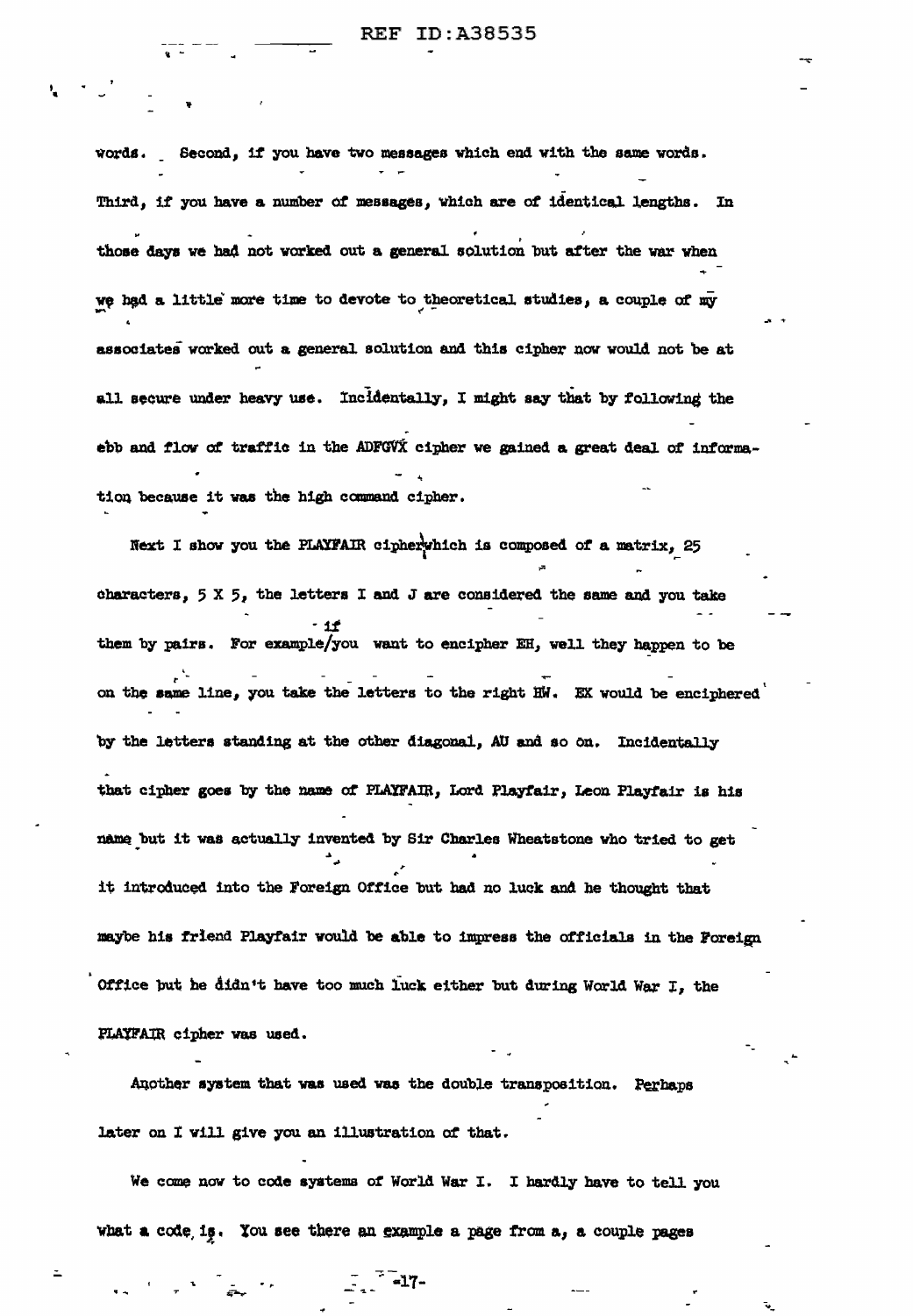from a commercial code. Those code words, five letter groups, all differ from each other by a minimum of two letters, the purpose being that if a single error is made in transmission or reception and generally an operator will not make more than one error, you can detect that there is something wrong by the fact that the group will not be in the book. This two letter differential was a very important piece of business for commercial codes. Oh, this one was a code and somewhat specialized. You know there are people who believe that illness is all in the mind and so can be treated by mental processes and this was a code gotten up by a practitioner of that art who wanted to have a holiday now and then and he also wanted to be able to treat his patients at a distance but he realized that he had to be a bit careful because of errors, the likelihood of errors, so that he had not a two letter differential but a three letter differential. You will see that if a patient were complaining of constipation, he might get treated for diarrhea unless there was a three letter differential of some sort.

Chinese telegramh codes. I have here a couple of these. They are interesting to look at. This is the official code of the Chinese Telegraph Ministry. There is nothing secret about it. They can't send characters so they send numbers to represent the characters and the characters are all disposed on pages 19 X 19 so that it is a very simple matter, if you can read Chinese, to pick out the numbers and send it. Now prior to World War I, it was considered immactical to use codes in the field but the Germans initiated the use of codes in the field and I show you a picture of one of their so-called KRUSA codes, because the code words began with those letters. You will see  $-18-$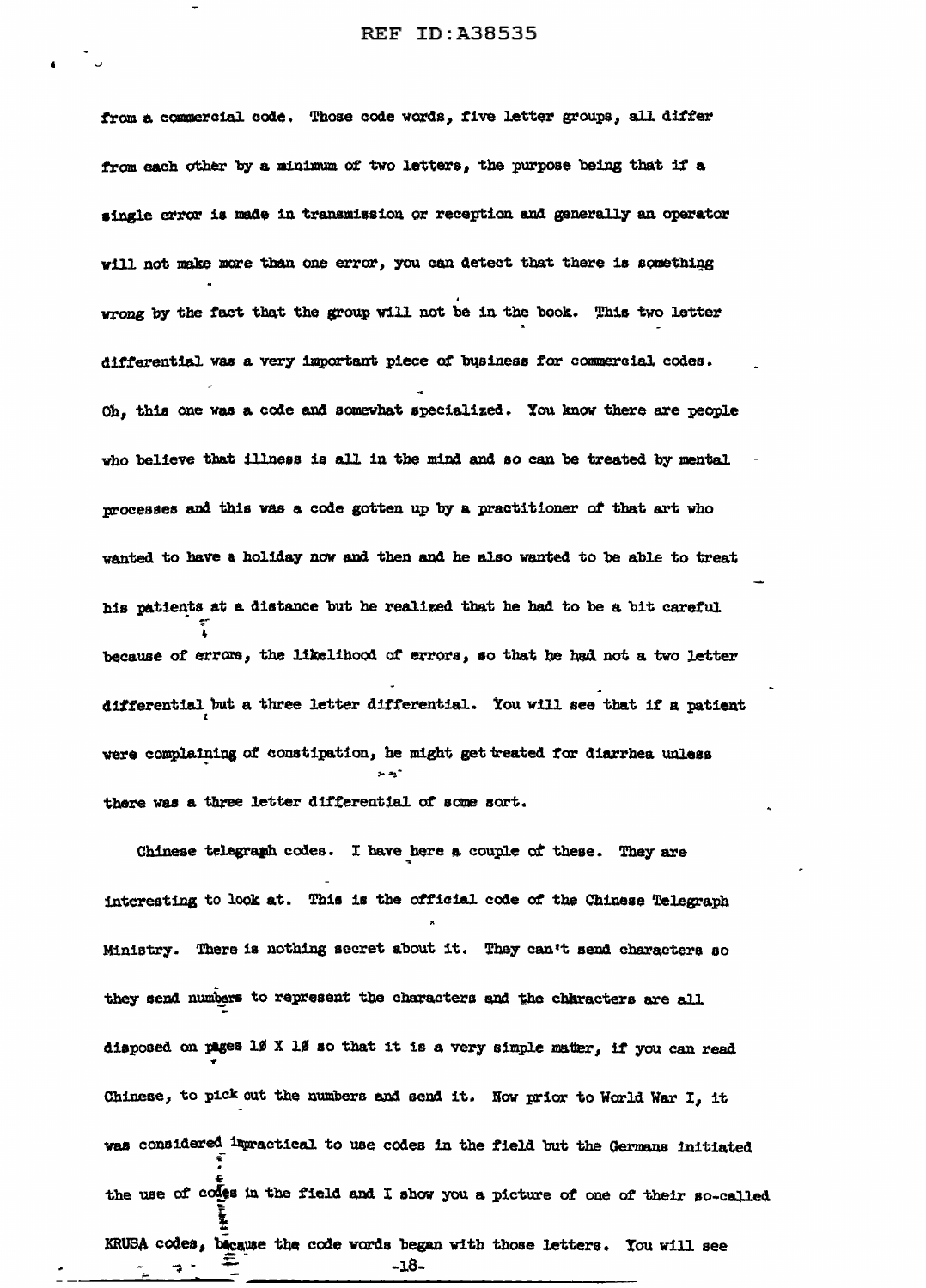variants, it's not a bad code at all.

 $\mathbf{r}$ 

-------------

The French bad a code. In this case it was not only a--I think this one is a two-part code, yes, two-part code and then on top of that they superenciphered.

This one is an extract. I am sorry I can't give you an actual facsimile of a British field code. Our British allies were particularly cagey about letting us have any ot their codes ao we did the beat we could. We photographed, we copied a page from one they had lent us for an hour. The AEF went into the war very vary poorly prepared. This, believe it or not, is authentic. I have the thing in my own collection. I don't know, maybe there are one or two who remember these gentlemen: Johnson, But we caught up pretty quickly and that is a fascimile of a couple of pages from the American field code called the Champlain We had for the First Army a river series; the Allegheny, the Potomac, etc. and for the Second Army, a. lake series. After we really got started we were the wonder boys of France because who but the Americans would have an Adjutant General with a van and a. printing plant so that we could get up a new edition of a code of this aort every five or six days so we were pretty secure with those codes.

Now <sup>'</sup>American successes in cryptanalytic work in the ADF xx World War I were not remarkable especially as regards the solution of codes because we were assigned to a quiet sector and there was very little traffic. We had fair success with the cipher traffic and in this we collaborated very closely with our French and British allies. The best results that we had in regard to codes

... 19-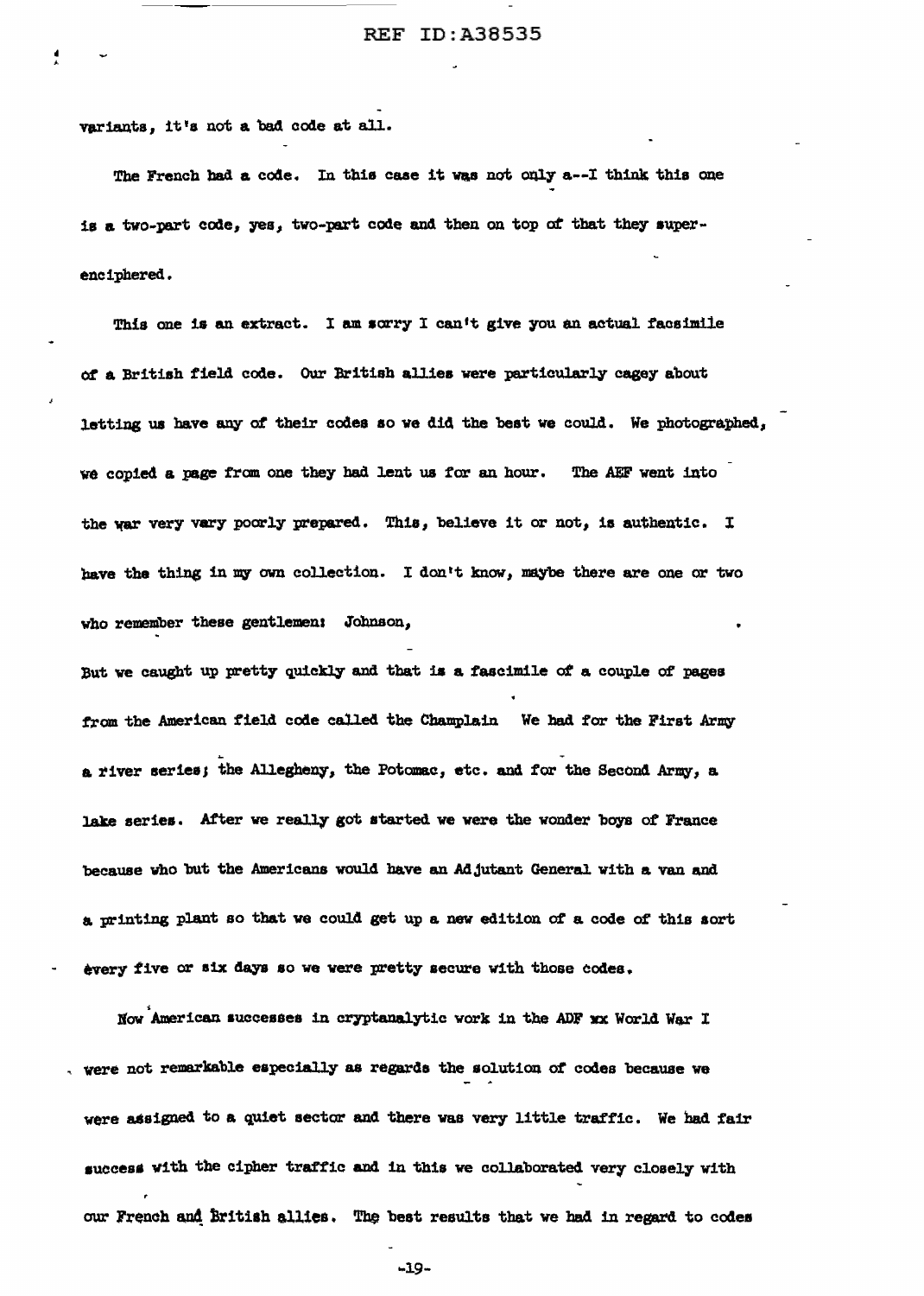•

vere with the low echelon three-digit codes and often we got tactical useful information by working on those. By the way, I remember how we used to get information when a code changed, when a German code changed, by a very simple subterfuge. The Germans are very very methodical and if they didn't have anything to report, they reported "nothing to report" and this happened thousands of times in World War I and several hundred thousands in World War II. If you have good reason to suspect that on the hour from a certain station, where there has been quiet, there will be a report, it will be "nothing to report" so you have a very excellent crib. We also had another crib. They had an inspector who used to go around to see to it that the men were following the code instructions to the letter and so we could follow this cbap around on h1s rounds because he did the unpardonable thing *or* .. signing his messages and he had a long German name and this had to be spelled out so every time the code changed we looked for this  $- - - - -$ 

Here is an example of the worksheet that confronted us every morning. We had scads of them facing us when we came in and all you had to do was to fill in the meanings, very simple.

This is an example of the sort of information that was put out from the ADFGVX cipher. This is a particularly good one. It was, I don't know, a 12 or 15 part message after the armistice when McKenson's army was withdrawing and we followed them and were able to tell everything that was going on. Every message of McKenson's was solved.

Now I mentioned that we got a certain amount of information by watching

 $\pmb{\lambda}$ 

 $-29-$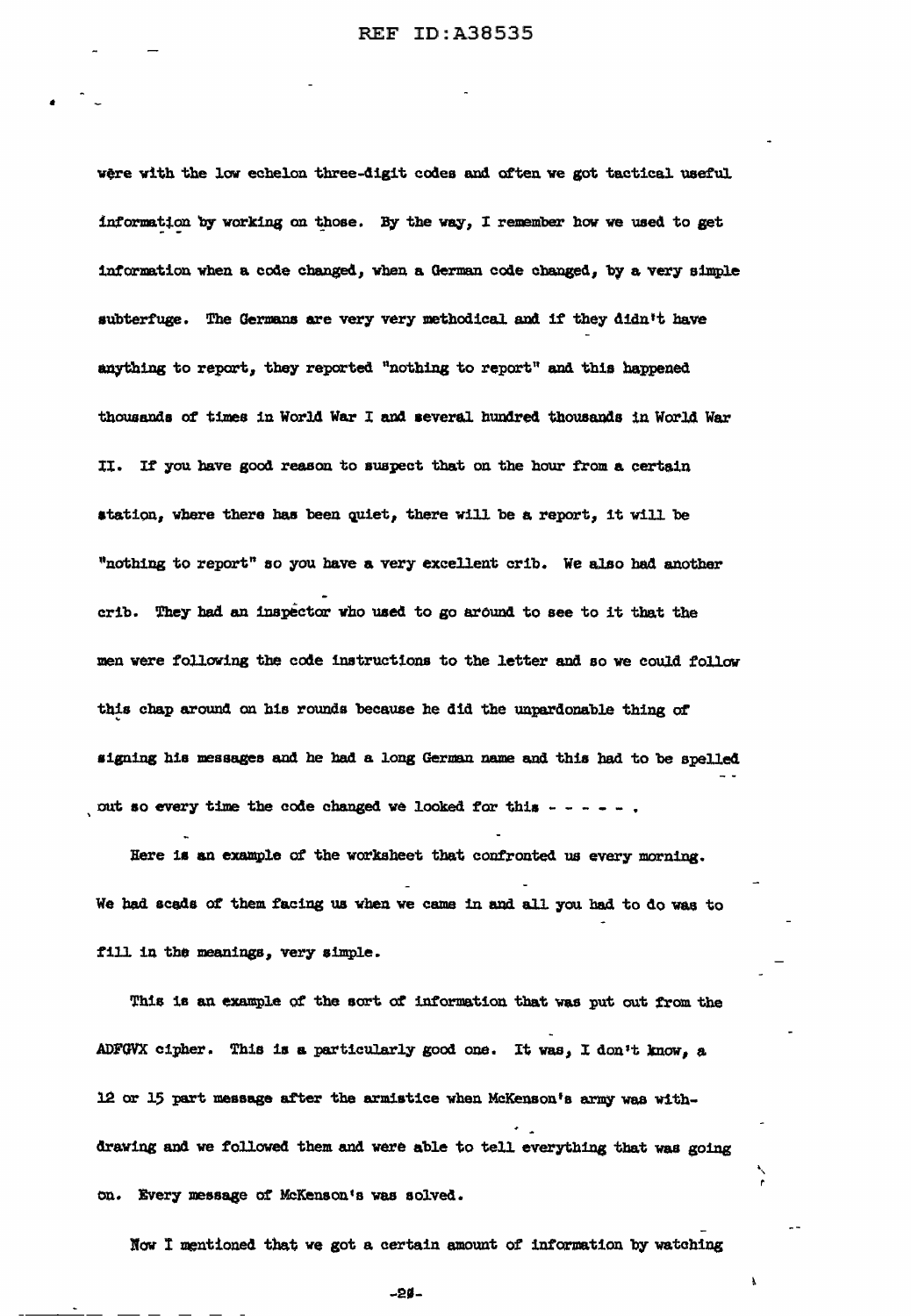------ -- --

..

the ebb and flow of traffic in the ADFGVX cipher. This, I believe, is the first example of what later became the art or science of traffic analysis. When there was a peak, we could expect in four or five days action in the vicinity of where that traffic was going or coming from. After the war, I was demobilized and I went back to Riverbank and stayed for a year. The government wanted me back. I was asked, urgently asked, to come into the Regular Army. I was urged by Colonel Fabyan to do this--he had a special motive *at* his own. Bo I went and took the examination. I flunked miserably. They said I had heart disease--that was 38 years ago and I'm still alive. Now, I think this is a good place to stop. I will resume on Monday with what happened in Washington--I think I can finish this, it will only take a moment *or* two.

I went back to Washington, not as an officer but as a civilian and I had charge of' the code compilation division in the Of'tice *ot* the Chief Signal. Officer. At that time, the cryptologic work in the Army was in somewhat chaotic state. The Signal Corps had responsibility for the compilation and the revision of the codes and ciphers. The Adjutant General had responsibility for storage and issue of the codes and ciphers and their printing. The Director of Intelligence, G-2, had charge of crypanalytic work and there was no contact between the code compilers and in the Chief Signal Office and the code solvers in  $d-2$ . Yardley had gone to New York and had established what was later termed the American Black Chamber and I will have something to say about that later on.

-21.-

 $\bar{\mathbf{r}}$ 

 $\mathcal{L}$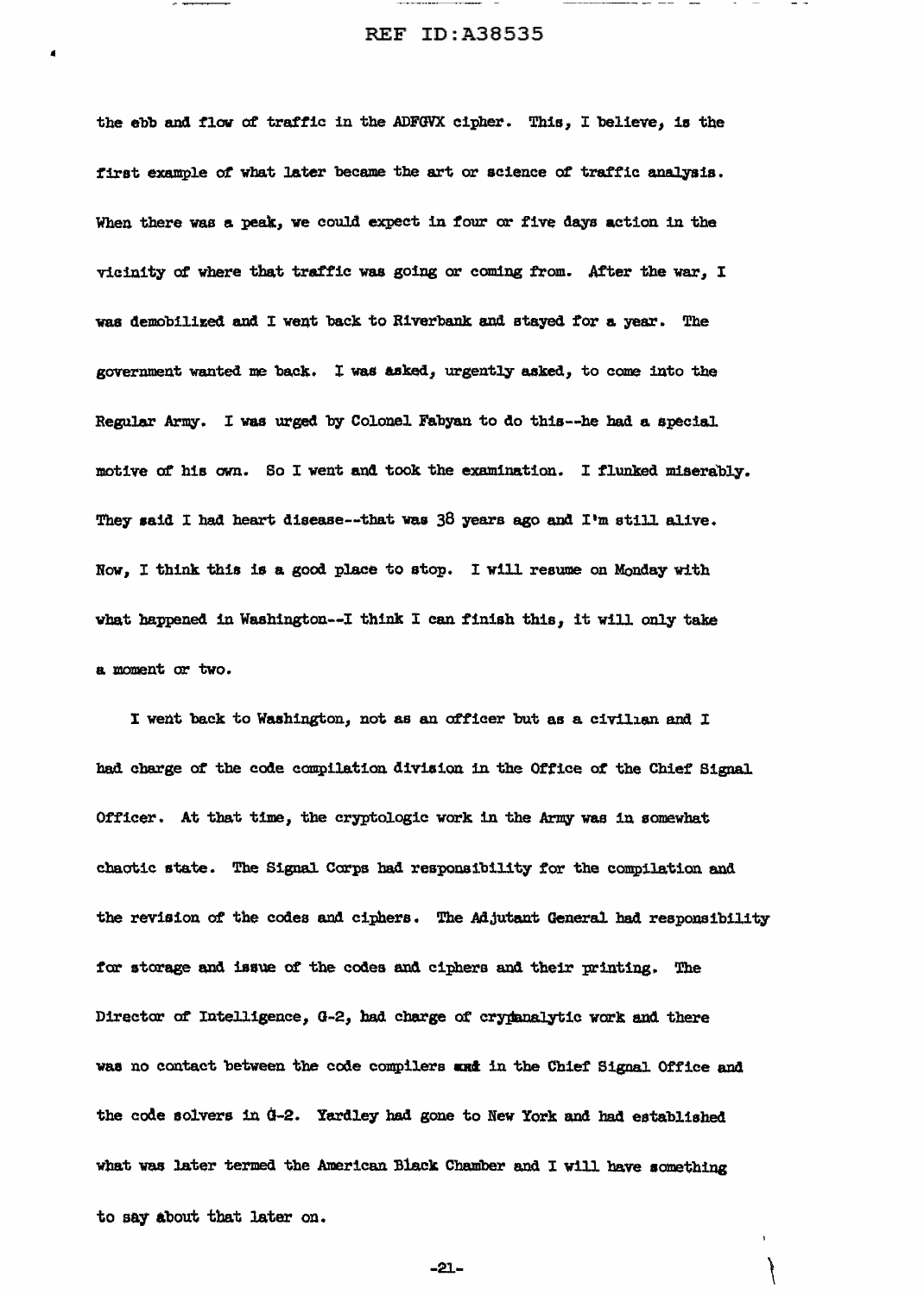There came a time when a Colonal Albright came to duty in the General Staff and he didn't like this arrangement of division of responsibility and he made a study of the situation and came up with the report that recommended that the work be integrated under the Chief Signal Officer so that the work that was conducted under Yardley in New York, in great secrecy, came back to Washington, or what there was left of it and Yardley proceeded to publish a book. This book was called "The American Black Chamber" and I have a copy of it here, it's a first edition. It raised quite a commotion, 30,000 copies of it were sold in Tokyo within three weeks of a Japanese edition. It almost got us into a war right there and then because you see Yardley tells in his book knox about how we were reading their messages between Tokyo and Washington at the time of the disarmament conference and how Mr. Hughes, who was the Secretary of State at the time, and was Chairman of the U.S. delegation and at the time this book was written was Chief Justice of the United States Supreme Court--this didn't look very nice. Well, there was nothing that could be done to Yardley for his indiscretions All I can say is that the publication of this book cost the government of the United States hundreds of millions of dollars and thousands and thousands of lives because until this book was published, the Japanese were children cryptologically speaking, children. After the book was published, they began to study. They improved There was only a small amount of money that could be devoted. their ciphers to cryptologic work in the Army and what little we had had to be concentrated oh one thing or another. The concentration was on Japanese diplomatic ciphers. We had no money, no people to study military ciphers. As a consequence, the

-22-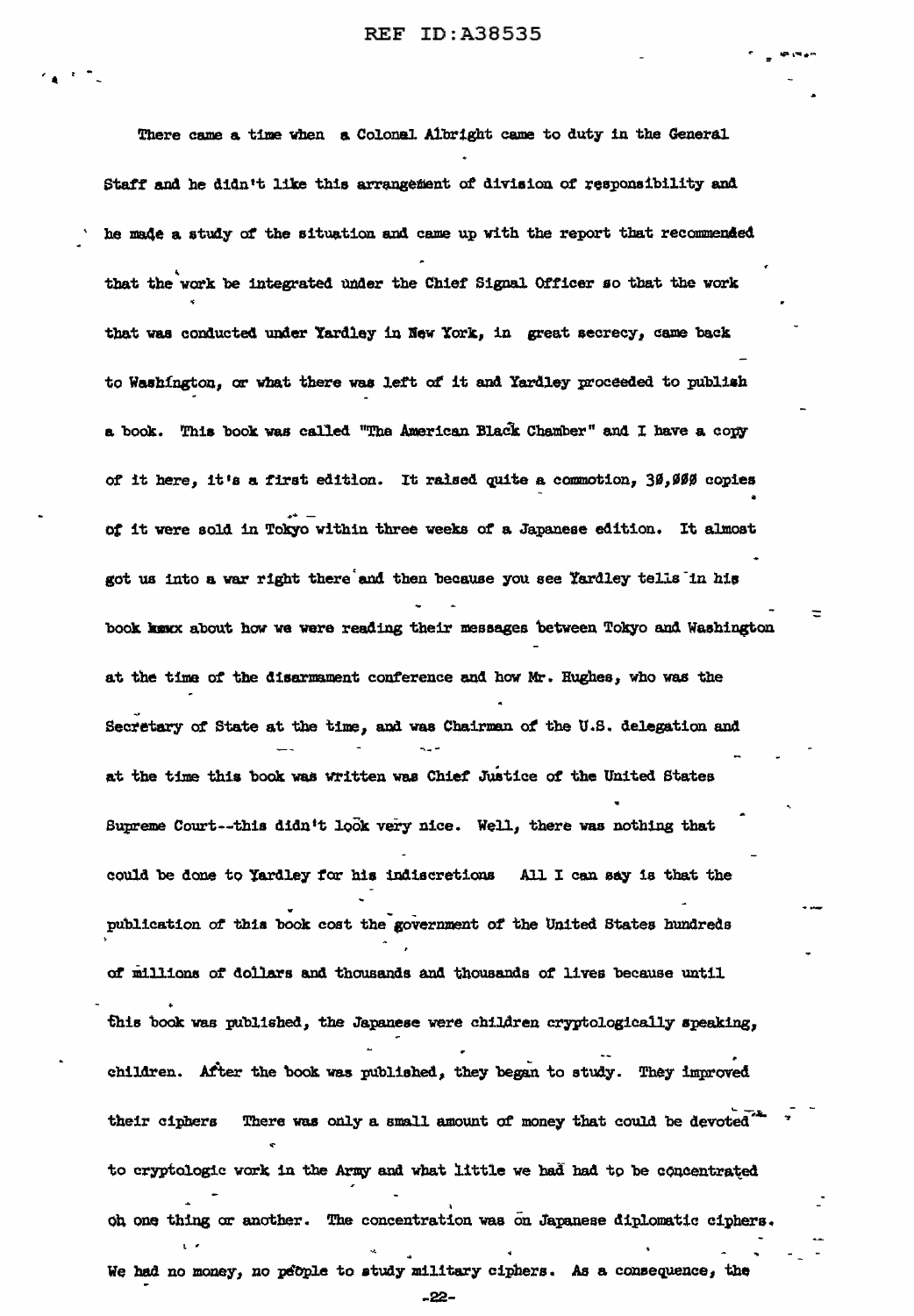very simple types of ciphers that the Army and military attaches were using up until the time this book was published, became replaced by much more difficult systems and we did not read a single Army message from December 7, 1941 until about the 1st of April 1943. This was a very unfortunate thing. Had we been able to read the military messages, we might have done some good with what little forces we had and prevented the Japanese from their onward rushinto Southeast Asla.

During the time that I was working in the Office of the Chief Signal Officer and studying ciphers and revising and compiling, I also did a number of brochures. These were published and I show you one of them, I think the title page of one. 1923--this was the first document that the government of the United States printed officially on cryptology. I show it because I have here a photostatic copy of it. This photostatic copy we captured from the Germans and the Germans captured it from the French. It is now liberated and belongs in the Friedman Collection. I would like any of you who want to see it to come up and see it.

Now I think this is-- one last slide. This is a picture of the entire cryptanalytic group under me in the year 1935 We had two rooms This outer room, where people are standing, I think everyone of these people in the picture are still in the business except this one lady who has several children-she may be a grandma by this time The secret work was conducted inside a vault--we actually got locked in The funny part of it is, you won't believe this, but whatever results we put out in the way of decodes and decrypts, nobody ever saw. Our instructions were to put them on a hook--this was hot

クシ